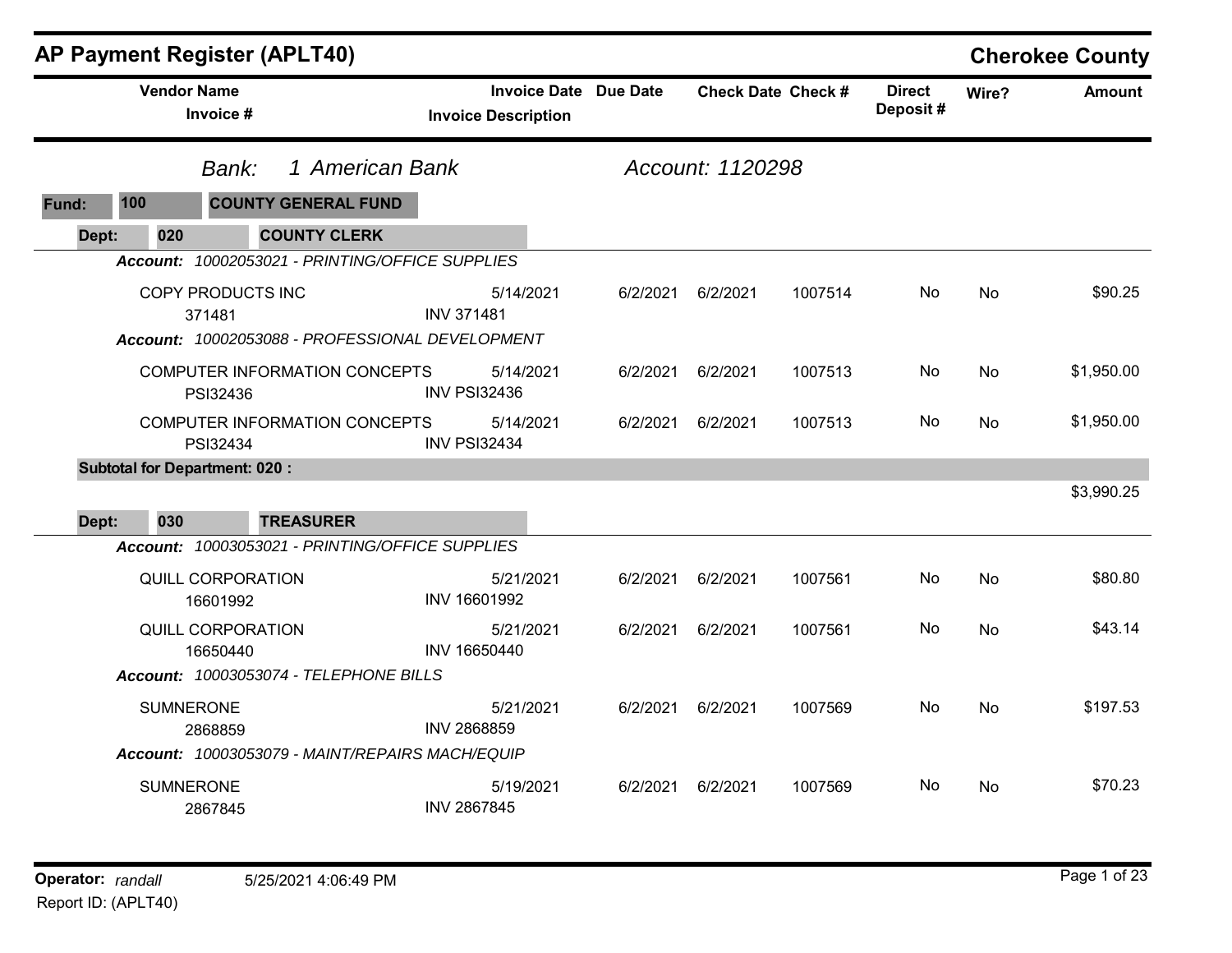|              | <b>AP Payment Register (APLT40)</b>             |                                                            |          |          |                           |                           |           | <b>Cherokee County</b> |
|--------------|-------------------------------------------------|------------------------------------------------------------|----------|----------|---------------------------|---------------------------|-----------|------------------------|
|              | <b>Vendor Name</b><br>Invoice #                 | <b>Invoice Date Due Date</b><br><b>Invoice Description</b> |          |          | <b>Check Date Check #</b> | <b>Direct</b><br>Deposit# | Wire?     | <b>Amount</b>          |
|              | <b>SUMNERONE</b>                                | 5/19/2021<br><b>INV 2867844</b>                            | 6/2/2021 | 6/2/2021 | 1007569                   | No                        | No        | \$9.90                 |
|              | 2867844<br><b>Subtotal for Department: 030:</b> |                                                            |          |          |                           |                           |           |                        |
|              |                                                 |                                                            |          |          |                           |                           |           | \$401.60               |
| 040<br>Dept: | <b>ATTORNEY</b>                                 |                                                            |          |          |                           |                           |           |                        |
|              | Account: 10004053021 - PRINTING/OFFICE SUPPLIES |                                                            |          |          |                           |                           |           |                        |
|              | ETTINGER'S OFFICE SUPPLY<br>5385100             | 5/24/2021<br>INV 5385100                                   | 6/2/2021 | 6/2/2021 | 1007522                   | No                        | No        | \$46.91                |
|              | <b>XEROX FINANCIAL SERVICES</b><br>2605340      | 5/24/2021<br>INV 2605340                                   | 6/2/2021 | 6/2/2021 | 1007580                   | No                        | No        | \$572.03               |
|              | ETTINGER'S OFFICE SUPPLY<br>5385080             | 5/24/2021<br>INV 5385080                                   | 6/2/2021 | 6/2/2021 | 1007522                   | No                        | <b>No</b> | \$176.57               |
|              | Account: 10004053068 - OTHER COMMODITIES        |                                                            |          |          |                           |                           |           |                        |
|              | <b>CULLIGAN OF JOPLIN</b><br>188951             | 5/24/2021<br><b>INV 188951</b>                             | 6/2/2021 | 6/2/2021 | 1007515                   | No                        | No        | \$6.50                 |
|              | <b>CULLIGAN OF JOPLIN</b><br>186972             | 5/24/2021<br><b>INV 186972</b>                             | 6/2/2021 | 6/2/2021 | 1007515                   | No                        | No        | \$6.50                 |
|              | <b>CULLIGAN OF JOPLIN</b><br>187945             | 5/24/2021<br><b>INV 187945</b>                             | 6/2/2021 | 6/2/2021 | 1007515                   | No                        | No        | \$7.20                 |
|              | <b>CULLIGAN OF JOPLIN</b><br>184930             | 5/24/2021<br><b>INV 184930</b>                             | 6/2/2021 | 6/2/2021 | 1007515                   | No                        | No        | \$6.50                 |
|              | <b>CULLIGAN OF JOPLIN</b><br>188520             | 5/24/2021<br><b>INV 188520</b>                             | 6/2/2021 | 6/2/2021 | 1007515                   | No                        | No        | \$13.40                |
|              | <b>Subtotal for Department: 040:</b>            |                                                            |          |          |                           |                           |           |                        |
|              |                                                 |                                                            |          |          |                           |                           |           | \$835.61               |

**Dept: 050 REGISTER OF DEEDS**

*Account: 10005053021 - PRINTING/OFFICE SUPPLIES*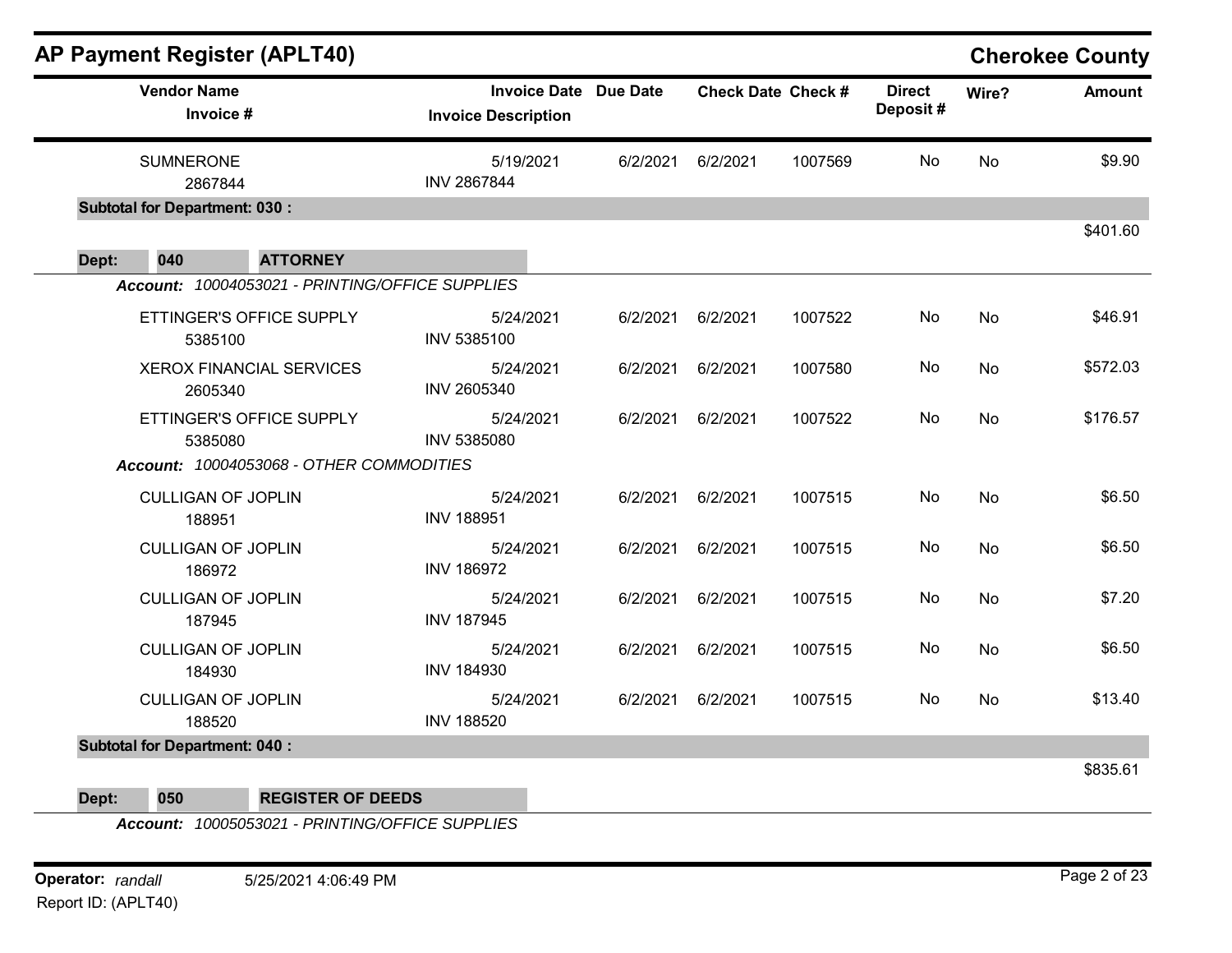|       | <b>AP Payment Register (APLT40)</b>  |                                                      |                                                     |          |                           |         |                           |           | <b>Cherokee County</b> |
|-------|--------------------------------------|------------------------------------------------------|-----------------------------------------------------|----------|---------------------------|---------|---------------------------|-----------|------------------------|
|       | <b>Vendor Name</b><br>Invoice #      |                                                      | Invoice Date Due Date<br><b>Invoice Description</b> |          | <b>Check Date Check #</b> |         | <b>Direct</b><br>Deposit# | Wire?     | <b>Amount</b>          |
|       | 49743523                             | CALIBRATED FORMS CO., INC                            | 5/20/2021<br>INV 49743523                           |          | 6/2/2021 6/2/2021         | 1007496 | No                        | <b>No</b> | \$159.93               |
|       | <b>Subtotal for Department: 050:</b> |                                                      |                                                     |          |                           |         |                           |           |                        |
| Dept: | 060<br><b>SHERIFF &amp; JAIL</b>     |                                                      |                                                     |          |                           |         |                           |           | \$159.93               |
|       |                                      | Account: 10006053021 - PRINTING/OFFICE SUPPLIES      |                                                     |          |                           |         |                           |           |                        |
|       | <b>CINTAS CORP</b><br>8405113119     |                                                      | 5/14/2021<br>INV 8405113119                         | 6/2/2021 | 6/2/2021                  | 1007508 | No                        | No        | \$564.61               |
|       | 5385810                              | ETTINGER'S OFFICE SUPPLY                             | 5/21/2021<br>INV 5385810                            |          | 6/2/2021 6/2/2021         | 1007522 | No.                       | No        | \$155.96               |
|       | <b>QUILL CORPORATION</b><br>16633251 |                                                      | 5/21/2021<br>INV 16633251                           | 6/2/2021 | 6/2/2021                  | 1007561 | No                        | No        | \$109.93               |
|       |                                      | Account: 10006053022 - EMPLOYEE UNIFORMS/ACCESSORIES |                                                     |          |                           |         |                           |           |                        |
|       | 118141                               | SOUTHERN UNIFORM & EQUIPMENT                         | 5/21/2021<br><b>INV 118141</b>                      |          | 6/2/2021 6/2/2021         | 1007565 | No                        | No        | \$19.50                |
|       | 117616                               | SOUTHERN UNIFORM & EQUIPMENT                         | 5/14/2021<br><b>INV 117616</b>                      |          | 6/2/2021 6/2/2021         | 1007565 | No                        | <b>No</b> | \$350.27               |
|       | 117639                               | SOUTHERN UNIFORM & EQUIPMENT                         | 5/14/2021<br><b>INV 117639</b>                      |          | 6/2/2021 6/2/2021         | 1007565 | No                        | <b>No</b> | \$405.92               |
|       | 117858                               | SOUTHERN UNIFORM & EQUIPMENT                         | 5/21/2021<br><b>INV 117858</b>                      |          | 6/2/2021 6/2/2021         | 1007565 | No                        | No        | \$102.99               |
|       | 118058                               | SOUTHERN UNIFORM & EQUIPMENT                         | 5/21/2021<br><b>INV 118058</b>                      | 6/2/2021 | 6/2/2021                  | 1007565 | No                        | No        | \$19.91                |
|       | 117694                               | SOUTHERN UNIFORM & EQUIPMENT                         | 5/14/2021<br><b>INV 117694</b>                      |          | 6/2/2021 6/2/2021         | 1007565 | No                        | No        | \$15.98                |
|       |                                      | Account: 10006053025 - PARTS/VEHICLE REPAIRS         |                                                     |          |                           |         |                           |           |                        |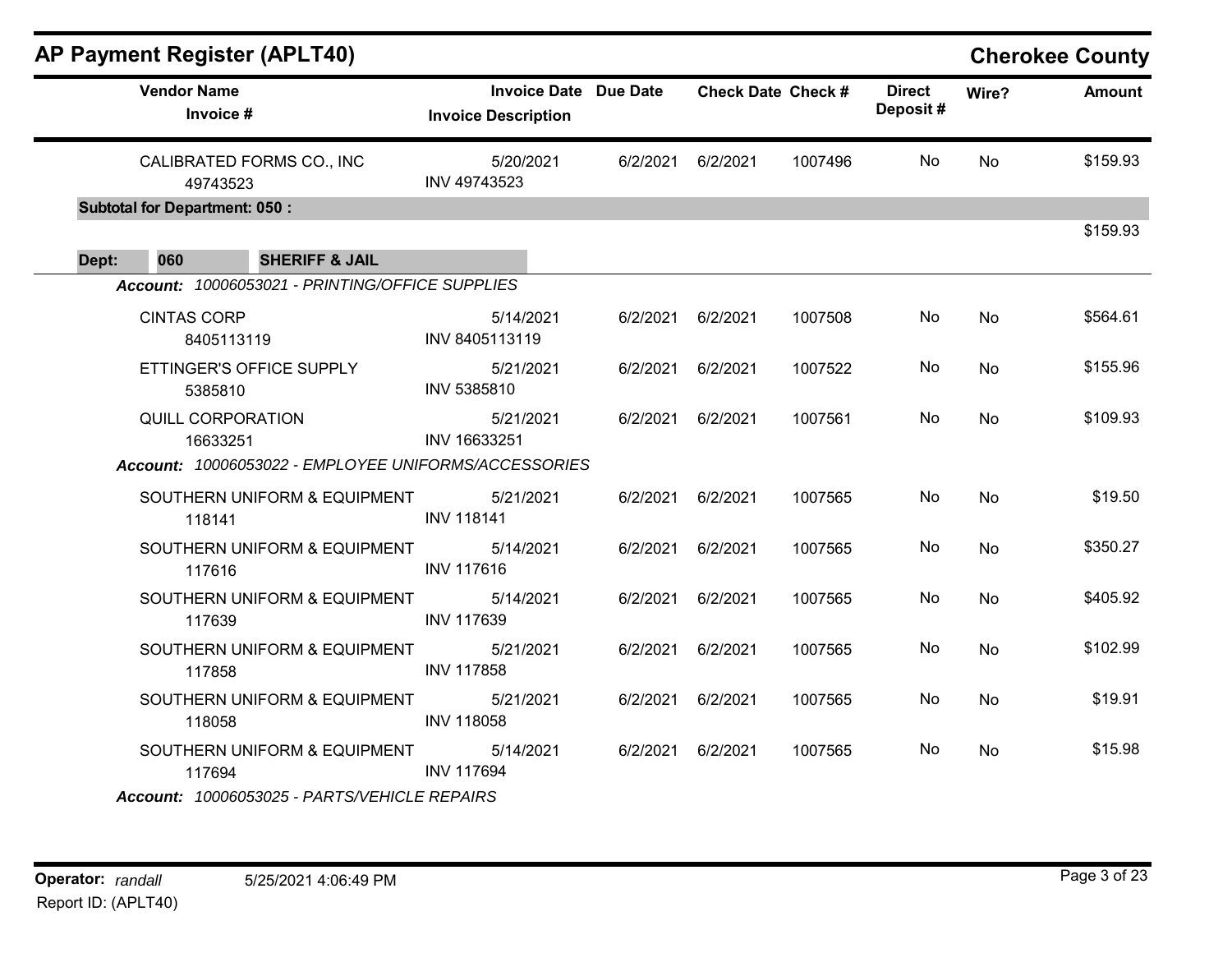| <b>Vendor Name</b><br>Invoice #                             | <b>Invoice Date Due Date</b><br><b>Invoice Description</b> |                   | <b>Check Date Check #</b> | <b>Direct</b><br>Deposit# | Wire?     | Amount     |
|-------------------------------------------------------------|------------------------------------------------------------|-------------------|---------------------------|---------------------------|-----------|------------|
| FRANK FLETCHER DODGE<br>134629                              | 5/18/2021<br><b>INV 134629</b>                             | 6/2/2021 6/2/2021 | 1007529                   | No                        | No        | \$110.50   |
| NATALINIS AUTOMOTIVE<br>771456                              | 5/14/2021<br><b>INV 771456</b>                             | 6/2/2021 6/2/2021 | 1007550                   | No                        | No        | \$144.76   |
| NATALINIS AUTOMOTIVE<br>772205                              | 5/19/2021<br><b>INV 772205</b>                             | 6/2/2021 6/2/2021 | 1007550                   | No.                       | No        | \$403.26   |
| NATALINIS AUTOMOTIVE<br>772211                              | 5/19/2021<br><b>INV 772211</b>                             | 6/2/2021 6/2/2021 | 1007550                   | No                        | <b>No</b> | \$137.19   |
| NATALINIS AUTOMOTIVE<br>772041q                             | 5/18/2021<br><b>INV 772041</b>                             | 6/2/2021 6/2/2021 | 1007550                   | No.                       | No        | \$19.74    |
| NATALINIS AUTOMOTIVE<br>772288                              | 5/21/2021<br><b>INV 772288</b>                             | 6/2/2021 6/2/2021 | 1007551                   | No                        | <b>No</b> | \$71.99    |
| Account: 10006053040 - JANITORIAL SUPPLIES                  |                                                            |                   |                           |                           |           |            |
| MICHELLE TIPPIE<br>602                                      | 5/14/2021<br><b>REIMBURSEMENT</b>                          | 6/2/2021 6/2/2021 | 1007546                   | No.                       | <b>No</b> | \$39.29    |
| Account: 10006053072 - GAS, ELECTRIC, WATER                 |                                                            |                   |                           |                           |           |            |
| PRO SOLUTIONS, LLC<br>602 SH                                | 4/14/2021<br>ACCT 2021-03-140                              | 6/2/2021 6/2/2021 | 1007558                   | No                        | No        | \$1,321.69 |
| <b>LIBERTY UTILITIES</b><br>602 SH                          | 5/21/2021<br>ACCT 643108-13-7                              | 6/2/2021 6/2/2021 | 1007540                   | No.                       | No        | \$3,520.66 |
| Account: 10006053074 - TELEPHONE BILLS                      |                                                            |                   |                           |                           |           |            |
| AT&T<br>602<br>Account: 10006053076 - PROFESSIONAL SERVICES | 5/14/2021<br>ACCT 0574120295001                            | 6/2/2021 6/2/2021 | 1007490                   | No                        | No        | \$90.19    |
| PERSONNEL EVALUATION INC.<br>40015                          | 5/14/2021<br><b>INV 40015</b>                              | 6/2/2021 6/2/2021 | 1007557                   | No                        | No        | \$120.00   |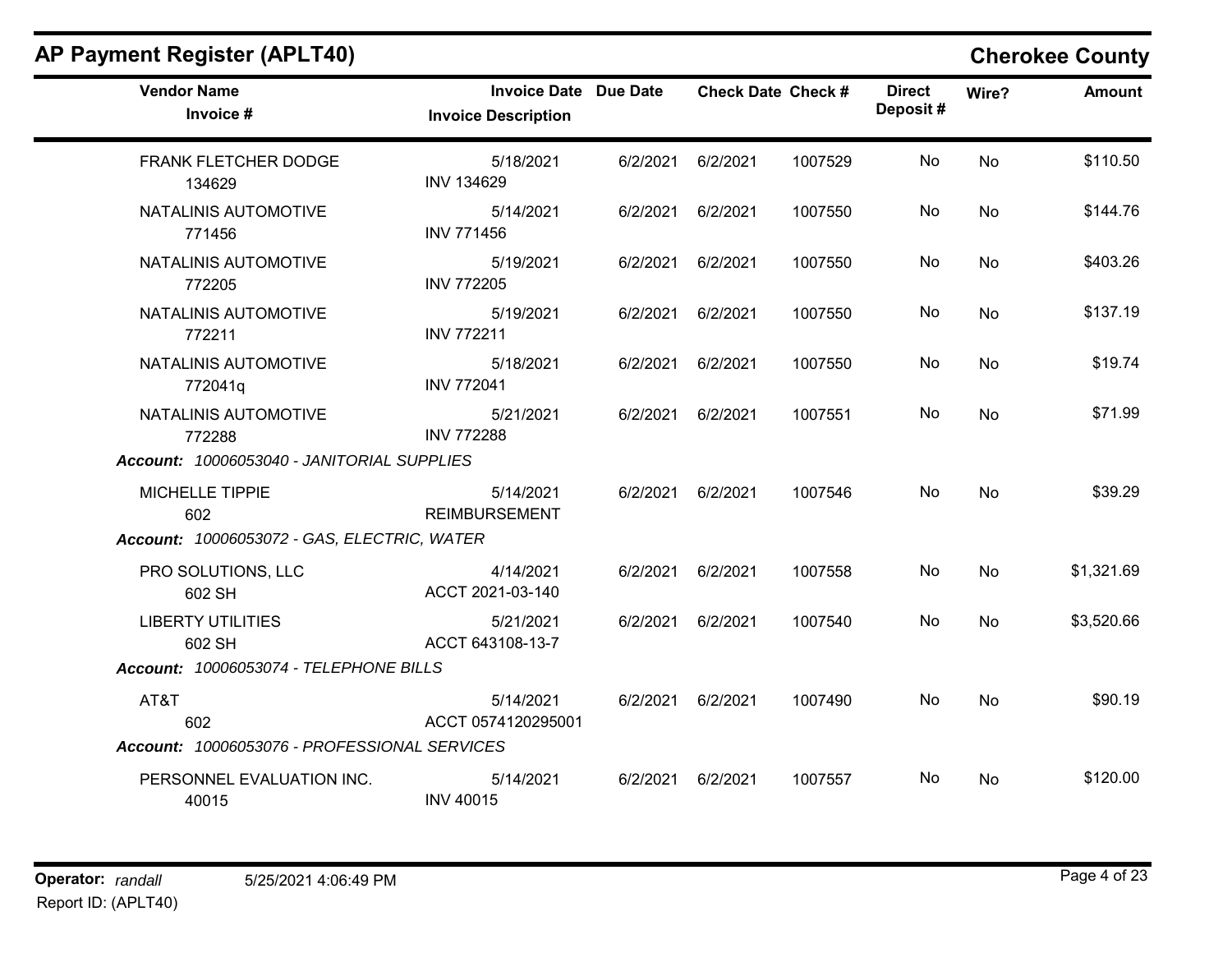| <b>Vendor Name</b><br>Invoice #                                                               | <b>Invoice Date Due Date</b><br><b>Invoice Description</b> |                   | <b>Check Date Check #</b> |         | <b>Direct</b><br>Deposit# | Wire?     | <b>Amount</b> |
|-----------------------------------------------------------------------------------------------|------------------------------------------------------------|-------------------|---------------------------|---------|---------------------------|-----------|---------------|
| SPRING RIVER MH & WELLNESS<br>602                                                             | 5/21/2021<br><b>CASE 9655</b>                              | 6/2/2021          | 6/2/2021                  | 1007566 | No                        | No        | \$200.00      |
| <b>NATIONWIDE</b><br>602<br>Account: 10006053080 - MAINTENANCE/BLDGS & GROUNDS                | 5/17/2021<br><b>SURETY BOND</b>                            | 6/2/2021 6/2/2021 |                           | 1007553 | No                        | No        | \$50.00       |
| <b>CINTAS FIRE PROTECTION</b><br>OD74081098                                                   | 5/21/2021<br><b>INV OD74081098</b>                         | 6/2/2021 6/2/2021 |                           | 1007509 | No.                       | No        | \$351.33      |
| MID AMERICA PEST CONTROL, LLC<br>2891<br>Account: 10006053083 - EQUIPMENT LEASE/RENTAL        | 5/14/2021<br><b>INV 1192</b>                               | 6/2/2021 6/2/2021 |                           | 1007547 | No.                       | No.       | \$75.00       |
| <b>TOSHIBA FINANCIAL SERVICES</b><br>29242126<br>Account: 10006053088 - CLASSES/TRAINING FEES | 5/14/2021<br>INV 29242126                                  | 6/2/2021 6/2/2021 |                           | 1007572 | No.                       | <b>No</b> | \$579.97      |
| DEATH INVESTIGATION TRAINING ACADEM<br>1330<br>Account: 10006053737 - INMATE PERSONAL ITEMS   | 5/21/2021<br><b>INV 1330</b>                               | 6/2/2021 6/2/2021 |                           | 1007517 | No                        | No        | \$588.00      |
| <b>TURNKEY CORRECTIONS</b><br>10019822<br>Account: 10006053786 - INMATE MEDICAL               | 5/21/2021<br>INV 10019822                                  | 6/2/2021 6/2/2021 |                           | 1007575 | No.                       | <b>No</b> | \$3,006.17    |
| <b>BTX KS INC</b><br>3228043021                                                               | 5/14/2021<br>INV 3228043021                                | 6/2/2021 6/2/2021 |                           | 1007495 | No                        | No        | \$78.00       |
| KANSAS IMAGING CONSULTANTS<br>602                                                             | 5/21/2021<br><b>ACCT Z7UP3ND</b>                           | 6/2/2021 6/2/2021 |                           | 1007534 | No.                       | No.       | \$26.00       |
| KANSAS IMAGING CONSULTANTS<br>602 SH                                                          | 5/21/2021<br>ACCT Z7UP3Q6                                  | 6/2/2021 6/2/2021 |                           | 1007534 | No                        | No        | \$26.00       |
| <b>GARCIA CLINICAL LABORATORY</b><br>57183                                                    | 5/21/2021<br><b>INV 57183</b>                              | 6/2/2021 6/2/2021 |                           | 1007530 | No.                       | No        | \$73.00       |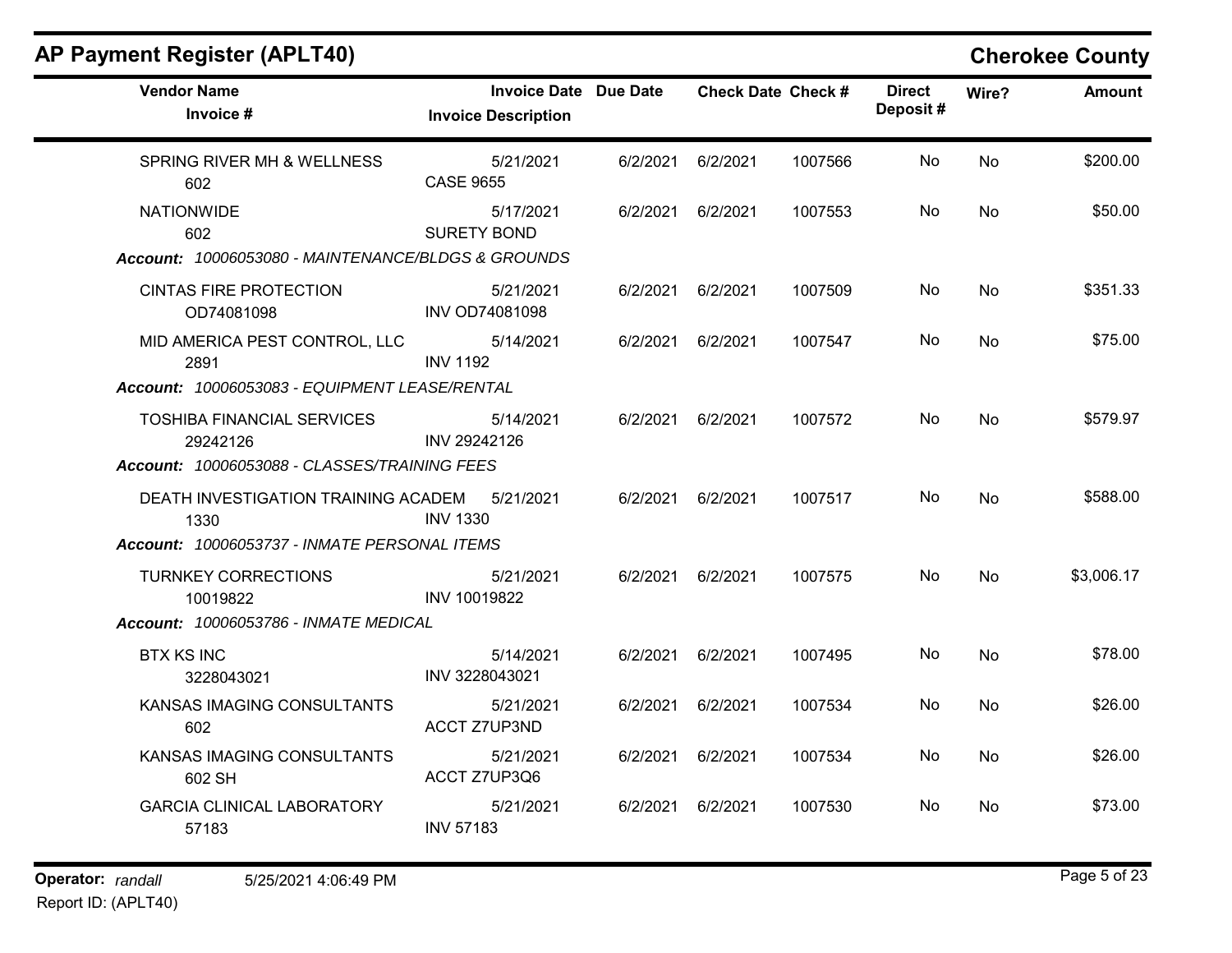|                                |                                                                                                                                                                                                                                                                                                                     |                                                                                                                  |                      |                                                                          |       | <b>Cherokee County</b> |
|--------------------------------|---------------------------------------------------------------------------------------------------------------------------------------------------------------------------------------------------------------------------------------------------------------------------------------------------------------------|------------------------------------------------------------------------------------------------------------------|----------------------|--------------------------------------------------------------------------|-------|------------------------|
| <b>Invoice Description</b>     |                                                                                                                                                                                                                                                                                                                     |                                                                                                                  |                      | <b>Direct</b><br>Deposit#                                                | Wire? | <b>Amount</b>          |
| 5/21/2021<br>INV 2021-070      | 6/2/2021                                                                                                                                                                                                                                                                                                            | 6/2/2021                                                                                                         | 1007518              | No.                                                                      | No    | \$146.45               |
|                                |                                                                                                                                                                                                                                                                                                                     |                                                                                                                  |                      |                                                                          |       |                        |
|                                |                                                                                                                                                                                                                                                                                                                     |                                                                                                                  |                      |                                                                          |       | \$12,924.26            |
| 5/24/2021<br>INV 5384910       | 6/2/2021                                                                                                                                                                                                                                                                                                            | 6/2/2021                                                                                                         | 1007522              | No.                                                                      | No    | \$7.27                 |
| 5/24/2021<br><b>INV 84277</b>  | 6/2/2021                                                                                                                                                                                                                                                                                                            | 6/2/2021                                                                                                         | 1007488              | No                                                                       | No    | \$37.50                |
| 5/24/2021<br><b>INV 1302</b>   |                                                                                                                                                                                                                                                                                                                     | 6/2/2021                                                                                                         | 1007556              | No                                                                       | No    | \$140.00               |
| 5/24/2021                      | 6/2/2021                                                                                                                                                                                                                                                                                                            | 6/2/2021                                                                                                         | 1007539              | No.                                                                      | No    | \$50.00                |
| 5/24/2021<br><b>TRANSCRIPT</b> |                                                                                                                                                                                                                                                                                                                     | 6/2/2021                                                                                                         | 1007539              | No.                                                                      | No    | \$232.00               |
| 5/24/2021                      | 6/2/2021                                                                                                                                                                                                                                                                                                            | 6/2/2021                                                                                                         | 1007542              | No.                                                                      | No    | \$2,750.00             |
| 5/24/2021                      | 6/2/2021                                                                                                                                                                                                                                                                                                            | 6/2/2021                                                                                                         | 1007532              | No                                                                       | No    | \$2,750.00             |
| 5/24/2021                      | 6/2/2021                                                                                                                                                                                                                                                                                                            | 6/2/2021                                                                                                         | 1007497              | No                                                                       | No    | \$2,750.00             |
|                                | Account: 10007053021 - PRINTING/OFFICE SUPPLIES<br>Account: 10007053028 - COMPUTER SUPPLIES<br>ADVANTAGE COMPUTER ENTERPRISES IN<br>Account: 10007053074 - TELEPHONE BILLS<br>Account: 10007053075 - DUES/SUBSCRIPTIONS<br>Account: 10007053076 - PROFESSIONAL SERVICES<br>Account: 10007053089 - OTHER CONTRACTUAL | <b>Invoice Date Due Date</b><br>MONTHLY ATTY/CO CONTRACT<br>MONTHLY ATTY/CO CONTRACT<br>MONTHLY ATTY/CO CONTRACT | 6/2/2021<br>6/2/2021 | <b>Check Date Check #</b><br>REIMB. 2021 KS CERTIFIED COURT REPORTER REG |       |                        |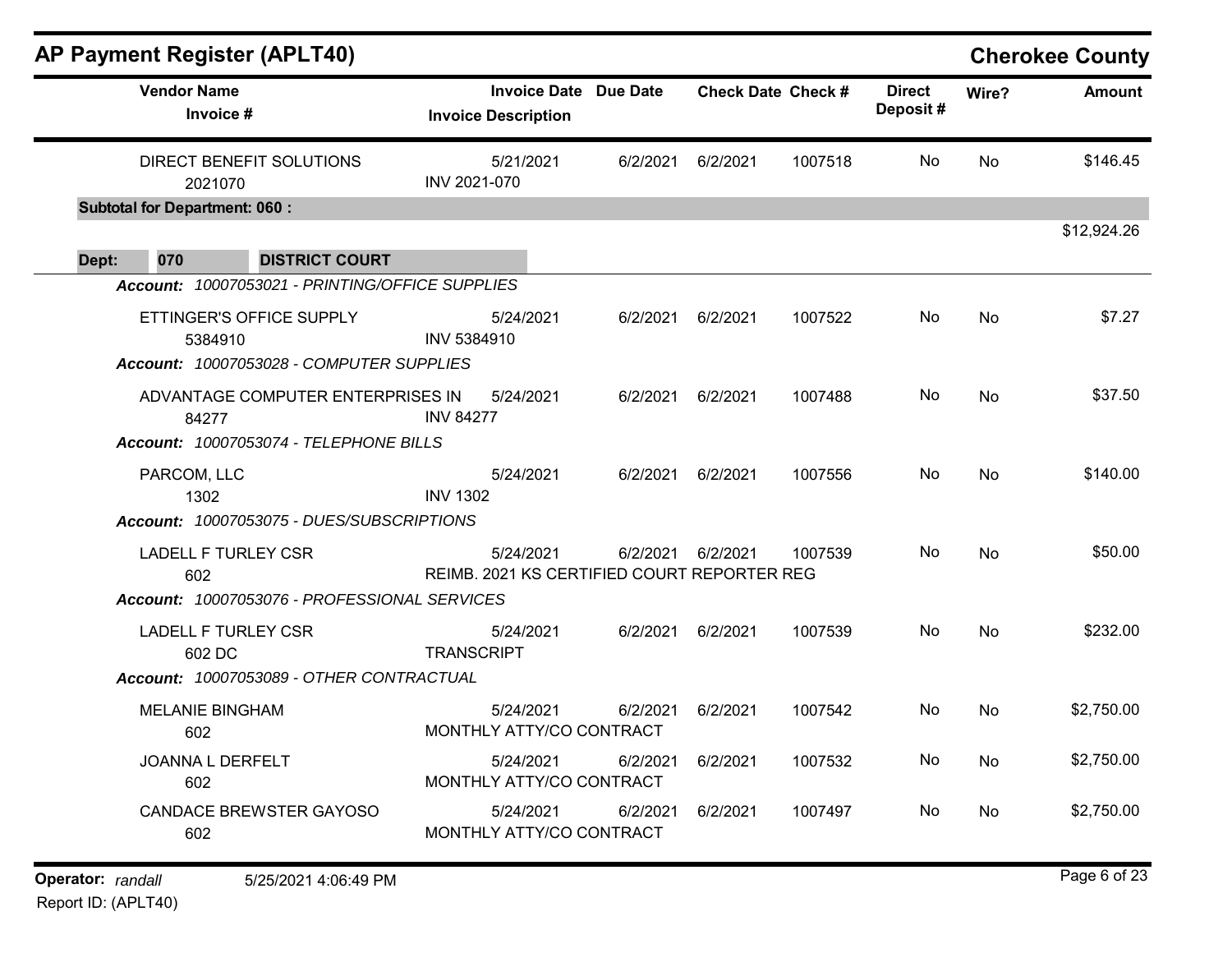|       |                                      | <b>AP Payment Register (APLT40)</b>                |                                                            |          |                           |         |                           |       | <b>Cherokee County</b> |
|-------|--------------------------------------|----------------------------------------------------|------------------------------------------------------------|----------|---------------------------|---------|---------------------------|-------|------------------------|
|       | <b>Vendor Name</b><br>Invoice #      |                                                    | <b>Invoice Date Due Date</b><br><b>Invoice Description</b> |          | <b>Check Date Check #</b> |         | <b>Direct</b><br>Deposit# | Wire? | <b>Amount</b>          |
|       | 602                                  | <b>DOUGLAS ROPER STEELE</b>                        | 5/24/2021<br>MONTHLY ATTY/CO CONTRACT                      | 6/2/2021 | 6/2/2021                  | 1007520 | No                        | No    | \$2,750.00             |
|       | <b>Subtotal for Department: 070:</b> |                                                    |                                                            |          |                           |         |                           |       |                        |
| Dept: | 080                                  | <b>COURTHOUSE</b>                                  |                                                            |          |                           |         |                           |       | \$11,466.77            |
|       |                                      | Account: 10008053040 - JANITORIAL SUPPLIES         |                                                            |          |                           |         |                           |       |                        |
|       | CINTAS #459                          | 4084037491                                         | 5/14/2021<br>INV 4084037491                                | 6/2/2021 | 6/2/2021                  | 1007507 | No                        | No    | \$108.40               |
|       | A439871                              | TRUE VALUE COLUMBUS                                | 5/14/2021<br><b>TRANS A439871</b>                          | 6/2/2021 | 6/2/2021                  | 1007574 | No                        | No    | \$20.25                |
|       | 5384700                              | ETTINGER'S OFFICE SUPPLY                           | 5/14/2021<br>INV 5384700                                   | 6/2/2021 | 6/2/2021                  | 1007522 | No                        | No    | \$101.61               |
|       | CINTAS #459                          | 4084696604                                         | 5/20/2021<br>INV 4084696604                                | 6/2/2021 | 6/2/2021                  | 1007507 | No                        | No    | \$33.73                |
|       | 5384050                              | ETTINGER'S OFFICE SUPPLY                           | 5/14/2021<br>INV 4384050                                   | 6/2/2021 | 6/2/2021                  | 1007522 | No                        | No    | \$199.29               |
|       |                                      | Account: 10008053072 - GAS, ELECTRIC, WATER        |                                                            |          |                           |         |                           |       |                        |
|       | <b>LIBERTY UTILITIES</b><br>602 CH   |                                                    | 5/21/2021<br>ACCT 305532-35-0                              | 6/2/2021 | 6/2/2021                  | 1007540 | No                        | No    | \$1,879.67             |
|       | PRO SOLUTIONS, LLC<br>202104143      |                                                    | 5/20/2021<br>INV 202104143                                 | 6/2/2021 | 6/2/2021                  | 1007558 | No                        | No    | \$188.32               |
|       |                                      | Account: 10008053080 - MAINTENANCE/BLDGS & GROUNDS |                                                            |          |                           |         |                           |       |                        |
|       | <b>BILL'S MOWER</b><br>602           |                                                    | 5/24/2021<br><b>FLEXIBLADE</b>                             | 6/2/2021 | 6/2/2021                  | 1007493 | No                        | No    | \$19.05                |
|       | 13669-01                             | MID CONTINENTAL RESORATION CO., INC.               | 5/24/2021<br>INV 13669-01                                  | 6/2/2021 | 6/2/2021                  | 1007548 | No                        | No    | \$53,608.00            |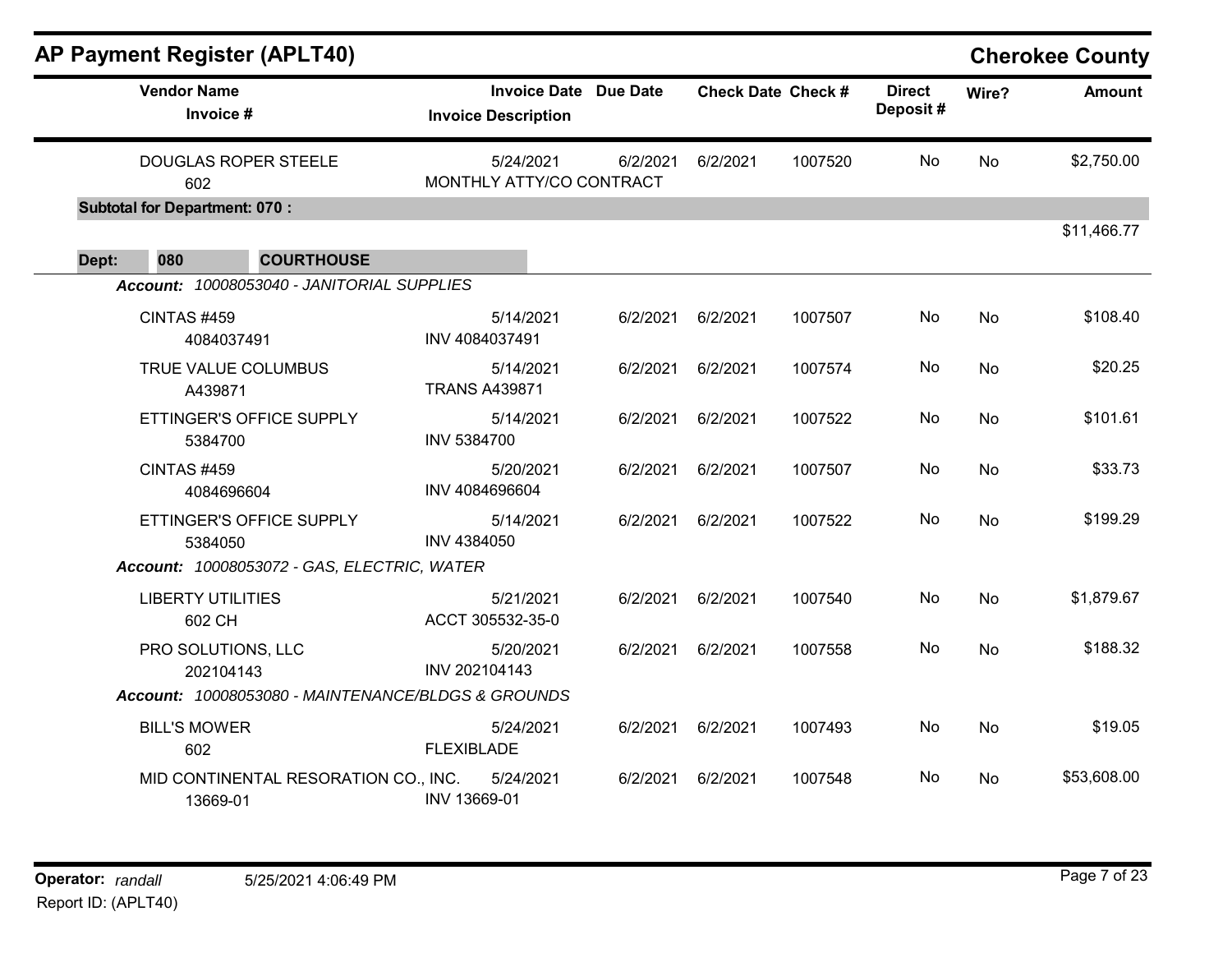| <b>AP Payment Register (APLT40)</b>           |                                                            |          |                   |                           |                           |       | <b>Cherokee County</b> |
|-----------------------------------------------|------------------------------------------------------------|----------|-------------------|---------------------------|---------------------------|-------|------------------------|
| <b>Vendor Name</b><br>Invoice #               | <b>Invoice Date Due Date</b><br><b>Invoice Description</b> |          |                   | <b>Check Date Check #</b> | <b>Direct</b><br>Deposit# | Wire? | <b>Amount</b>          |
| TOUCHTON ELECTRIC INC<br>60744                | 5/14/2021<br><b>INV 60744</b>                              | 6/2/2021 | 6/2/2021          | 1007573                   | No                        | No    | \$34.00                |
| Account: 10008053089 - OTHER CONTRACTUAL      |                                                            |          |                   |                           |                           |       |                        |
| <b>MERCY COLUMBUS</b><br>602 CH1              | 5/24/2021<br>CONT 9400004842400                            | 6/2/2021 | 6/2/2021          | 1007544                   | No                        | No    | \$221.70               |
| <b>WILBERT MEMORIALS</b><br>161277            | 5/19/2021<br><b>INV 161277</b>                             | 6/2/2021 | 6/2/2021          | 1007579                   | No                        | No    | \$1,425.00             |
| MENSE CPA FIRM, LLC<br>6456                   | 5/14/2021<br><b>INV 6456</b>                               | 6/2/2021 | 6/2/2021          | 1007543                   | No                        | No    | \$16,500.00            |
| <b>MERCY COLUMBUS</b><br>602 CH1              | 5/24/2021<br>CONT 9400004842400                            | 6/2/2021 | 6/2/2021          | 1007544                   | No                        | No    | \$178.00               |
| <b>MERCY COLUMBUS</b><br>602 CH               | 5/24/2021<br>CONT 9400004818002                            | 6/2/2021 | 6/2/2021          | 1007544                   | No                        | No    | \$221.70               |
| <b>MERCY COLUMBUS</b><br>602                  | 5/21/2021<br>CONT 9400004837000                            | 6/2/2021 | 6/2/2021          | 1007544                   | No                        | No    | \$178.00               |
| <b>FORENSIC MEDICAL</b><br>17583              | 5/21/2021<br><b>INV 17583</b>                              | 6/2/2021 | 6/2/2021          | 1007527                   | No                        | No    | \$3,700.00             |
| <b>MERCY COLUMBUS</b><br>602                  | 5/21/2021<br>CONT 9400004837000                            | 6/2/2021 | 6/2/2021          | 1007544                   | No                        | No    | \$221.70               |
| <b>MERCY COLUMBUS</b><br>602 CH               | 5/24/2021<br>CONT 9400004818002                            | 6/2/2021 | 6/2/2021          | 1007544                   | No                        | No    | \$178.00               |
| <b>Subtotal for Department: 080:</b>          |                                                            |          |                   |                           |                           |       |                        |
|                                               |                                                            |          |                   |                           |                           |       | \$79,016.42            |
| 090<br><b>EMERGENCY PREPAREDNESS</b><br>Dept: |                                                            |          |                   |                           |                           |       |                        |
| Account: 10009053072 - GAS, ELECTRIC, WATER   |                                                            |          |                   |                           |                           |       |                        |
| <b>LIBERTY UTILITIES</b><br>602               | 5/19/2021<br>ACCT 122003-60-1                              |          | 6/2/2021 6/2/2021 | 1007540                   | No                        | No    | \$324.00               |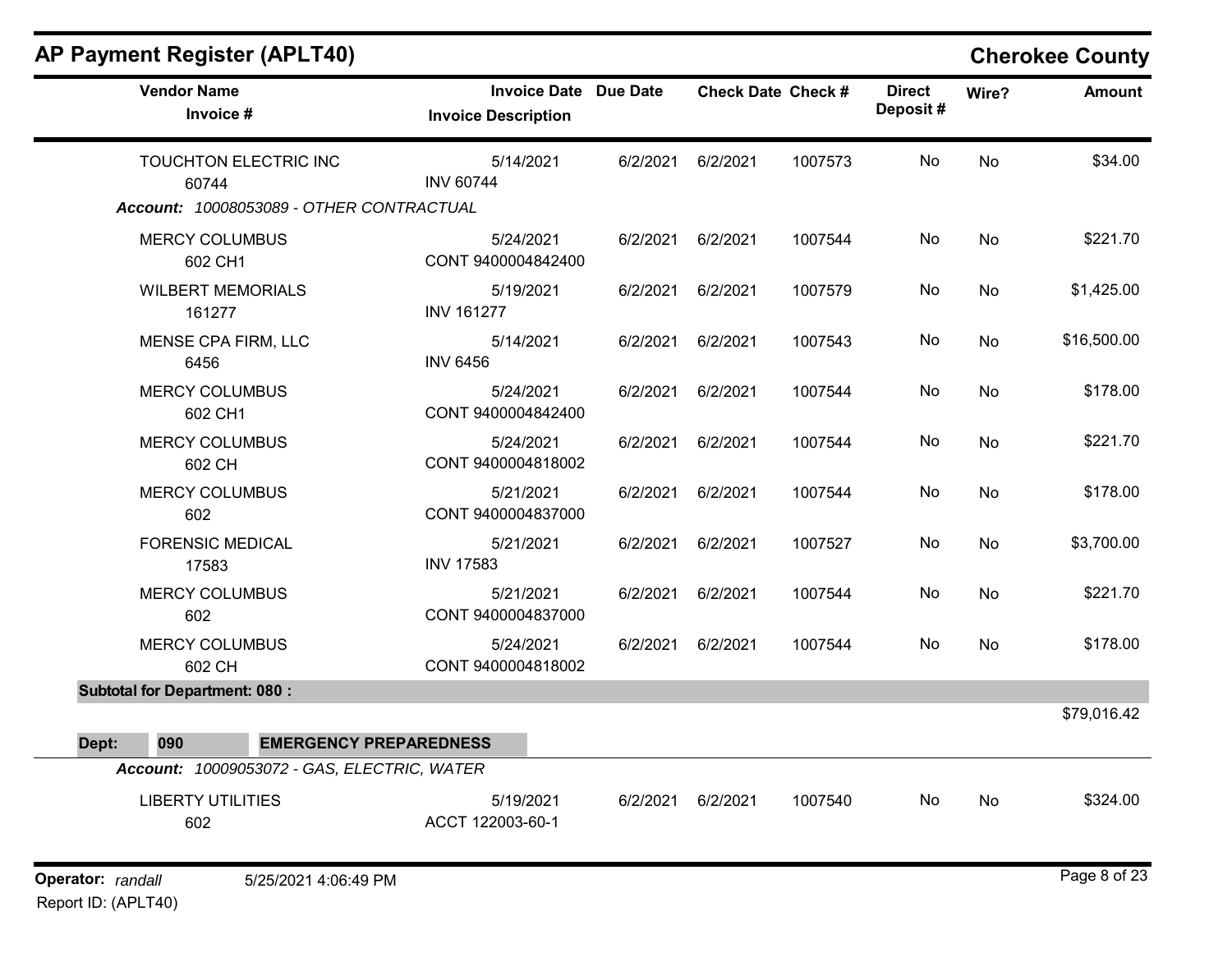|       | <b>Vendor Name</b>                   |                                                 |                  | <b>Invoice Date</b>                | Due Date |          | <b>Check Date Check #</b> | <b>Direct</b> | Wire? | <b>Cherokee County</b><br><b>Amount</b> |
|-------|--------------------------------------|-------------------------------------------------|------------------|------------------------------------|----------|----------|---------------------------|---------------|-------|-----------------------------------------|
|       | Invoice #                            |                                                 |                  | <b>Invoice Description</b>         |          |          |                           | Deposit#      |       |                                         |
|       | <b>Subtotal for Department: 090:</b> |                                                 |                  |                                    |          |          |                           |               |       |                                         |
| Dept: | 095                                  | <b>HUMAN RESOURCE</b>                           |                  |                                    |          |          |                           |               |       | \$324.00                                |
|       |                                      | Account: 10009553021 - PRINTING/OFFICE SUPPLIES |                  |                                    |          |          |                           |               |       |                                         |
|       | 5383010                              | ETTINGER'S OFFICE SUPPLY                        | INV 5383010      | 5/14/2021                          | 6/2/2021 | 6/2/2021 | 1007522                   | No            | No    | \$194.95                                |
|       | <b>Subtotal for Department: 095:</b> |                                                 |                  |                                    |          |          |                           |               |       |                                         |
|       |                                      |                                                 |                  |                                    |          |          |                           |               |       | \$194.95                                |
| Dept: | 150                                  | <b>COMPUTER PROGRAMMING</b>                     |                  |                                    |          |          |                           |               |       |                                         |
|       | STRONGHOLD DATA                      | Account: 10015053089 - OTHER CONTRACTUAL        |                  | 5/17/2021                          | 6/2/2021 | 6/2/2021 | 1007568                   | No            | No    | \$6,985.00                              |
|       | 35693                                |                                                 | <b>INV 35693</b> |                                    |          |          |                           |               |       |                                         |
|       | <b>Subtotal for Department: 150:</b> |                                                 |                  |                                    |          |          |                           |               |       |                                         |
|       |                                      |                                                 |                  |                                    |          |          |                           |               |       | \$6,985.00                              |
| Dept: | 170                                  | <b>JUVENILE DETENTION</b>                       |                  |                                    |          |          |                           |               |       |                                         |
|       |                                      | Account: 10017053089 - OTHER CONTRACTUAL        |                  |                                    |          |          |                           |               |       |                                         |
|       | 6910                                 | SEK REGIONAL JUVENILE DETENTION CTR             | <b>INV 6910</b>  | 5/17/2021                          | 6/2/2021 | 6/2/2021 | 1007562                   | No            | No    | \$8,003.00                              |
|       | <b>Subtotal for Department: 170:</b> |                                                 |                  |                                    |          |          |                           |               |       |                                         |
|       |                                      |                                                 |                  |                                    |          |          |                           |               |       | \$8,003.00                              |
| Dept: | 180                                  | <b>GENEOLOGY SOCIETY</b>                        |                  |                                    |          |          |                           |               |       |                                         |
|       |                                      | Account: 10018053089 - OTHER CONTRACTUAL        |                  |                                    |          |          |                           |               |       |                                         |
|       | <b>CCKG-H SOCIETY INC</b><br>602     |                                                 |                  | 5/24/2021<br><b>QUARTERLY DIST</b> | 6/2/2021 | 6/2/2021 | 1007498                   | No            | No.   | \$2,000.00                              |
|       | <b>Subtotal for Department: 180:</b> |                                                 |                  |                                    |          |          |                           |               |       |                                         |
|       |                                      |                                                 |                  |                                    |          |          |                           |               |       | \$2,000.00                              |
| Dept: | 230                                  | <b>ECONOMIC DEVELOPMENT</b>                     |                  |                                    |          |          |                           |               |       |                                         |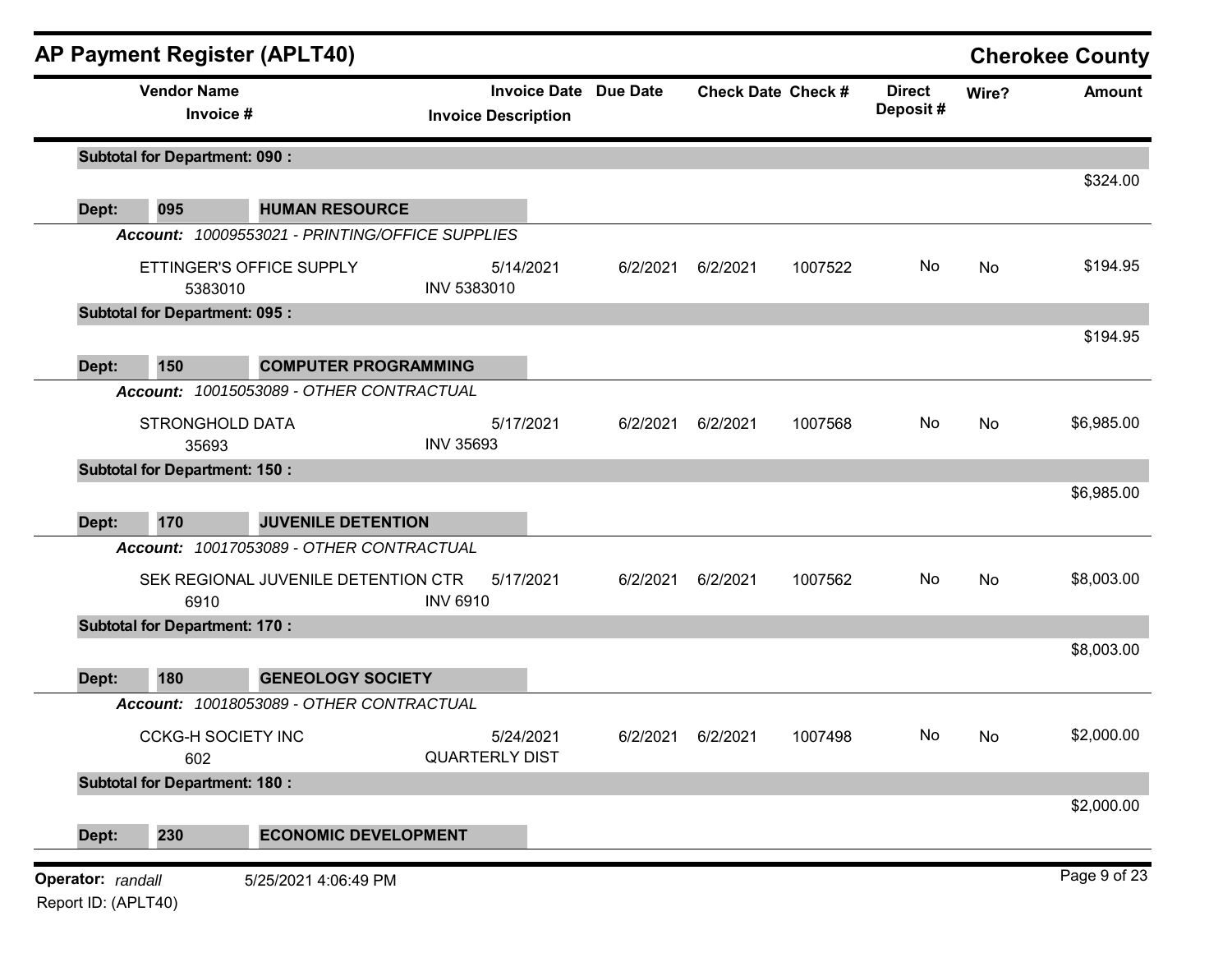| <b>AP Payment Register (APLT40)</b>                  |               |                                                            |                   |                           |         |                           |       | <b>Cherokee County</b> |
|------------------------------------------------------|---------------|------------------------------------------------------------|-------------------|---------------------------|---------|---------------------------|-------|------------------------|
| <b>Vendor Name</b><br>Invoice #                      |               | <b>Invoice Date Due Date</b><br><b>Invoice Description</b> |                   | <b>Check Date Check #</b> |         | <b>Direct</b><br>Deposit# | Wire? | <b>Amount</b>          |
| Account: 10023053089 - OTHER CONTRACTUAL             |               |                                                            |                   |                           |         |                           |       |                        |
| CHEROKEE COUNTY ECONOMIC DEVELOP<br>602              |               | 5/24/2021<br><b>QUARTERLY DIST</b>                         | 6/2/2021          | 6/2/2021                  | 1007503 | No                        | No    | \$13,750.00            |
| <b>Subtotal for Department: 230:</b>                 |               |                                                            |                   |                           |         |                           |       |                        |
|                                                      |               |                                                            |                   |                           |         |                           |       | \$13,750.00            |
| <b>Subtotal for Fund: 100:</b>                       |               |                                                            |                   |                           |         |                           |       |                        |
|                                                      |               |                                                            |                   |                           |         |                           |       | \$140,051.79           |
| 110<br><b>ROAD AND BRIDGE</b><br>Fund:               |               |                                                            |                   |                           |         |                           |       |                        |
| <b>NON-DEPARTMENTAL</b><br>Dept:<br>000              |               |                                                            |                   |                           |         |                           |       |                        |
| Account: 11000053022 - EMPLOYEE UNIFORMS/ACCESSORIES |               |                                                            |                   |                           |         |                           |       |                        |
| <b>KEY INDUSTRIES, INC</b>                           |               | 5/10/2021                                                  | 6/2/2021          | 6/2/2021                  | 1007535 | No                        | No    | \$2,854.50             |
| FS.175580 HWY<br>Account: 11000053031 - DIESEL FUEL  |               | INV # FS.175580                                            |                   |                           |         |                           |       |                        |
|                                                      |               |                                                            |                   |                           |         |                           |       |                        |
| FARMERS COOPERATIVE ASSOCIATION<br>268308 HWY        |               | 5/19/2021<br>INV #268308,268313,268310,268305              | 6/2/2021          | 6/2/2021                  | 1007524 | No                        | No    | \$395.32               |
| Account: 11000053033 - TIRES                         |               |                                                            |                   |                           |         |                           |       |                        |
| PURCELL TIRE & RUBBER COMPANY                        |               | 5/19/2021                                                  | 6/2/2021          | 6/2/2021                  | 1007560 | No                        | No    | \$225.00               |
| 2648833 HWY                                          | INV #2648833  |                                                            |                   |                           |         |                           |       |                        |
| <b>BEACON TIRE</b>                                   |               | 5/12/2021                                                  | 6/2/2021          | 6/2/2021                  | 1007492 | No                        | No    | \$246.92               |
| 60052668 HWY<br>Account: 11000053035 - ROCK          | INV #60052668 |                                                            |                   |                           |         |                           |       |                        |
|                                                      |               |                                                            |                   |                           |         |                           |       |                        |
| <b>MIDWEST MINERALS</b><br>505882 HWY                | INV #505882   | 5/19/2021                                                  | 6/2/2021          | 6/2/2021                  | 1007549 | No                        | No    | \$2,313.00             |
| <b>MIDWEST MINERALS</b>                              |               | 5/10/2021                                                  | 6/2/2021 6/2/2021 |                           | 1007549 | No                        | No    | \$1,226.22             |
| 503408 HWY                                           | INV #503408   |                                                            |                   |                           |         |                           |       |                        |
| <b>MIDWEST MINERALS</b>                              |               | 5/12/2021                                                  | 6/2/2021          | 6/2/2021                  | 1007549 | No                        | No    | \$406.53               |
| 504314 HWY                                           | INV #504314   |                                                            |                   |                           |         |                           |       |                        |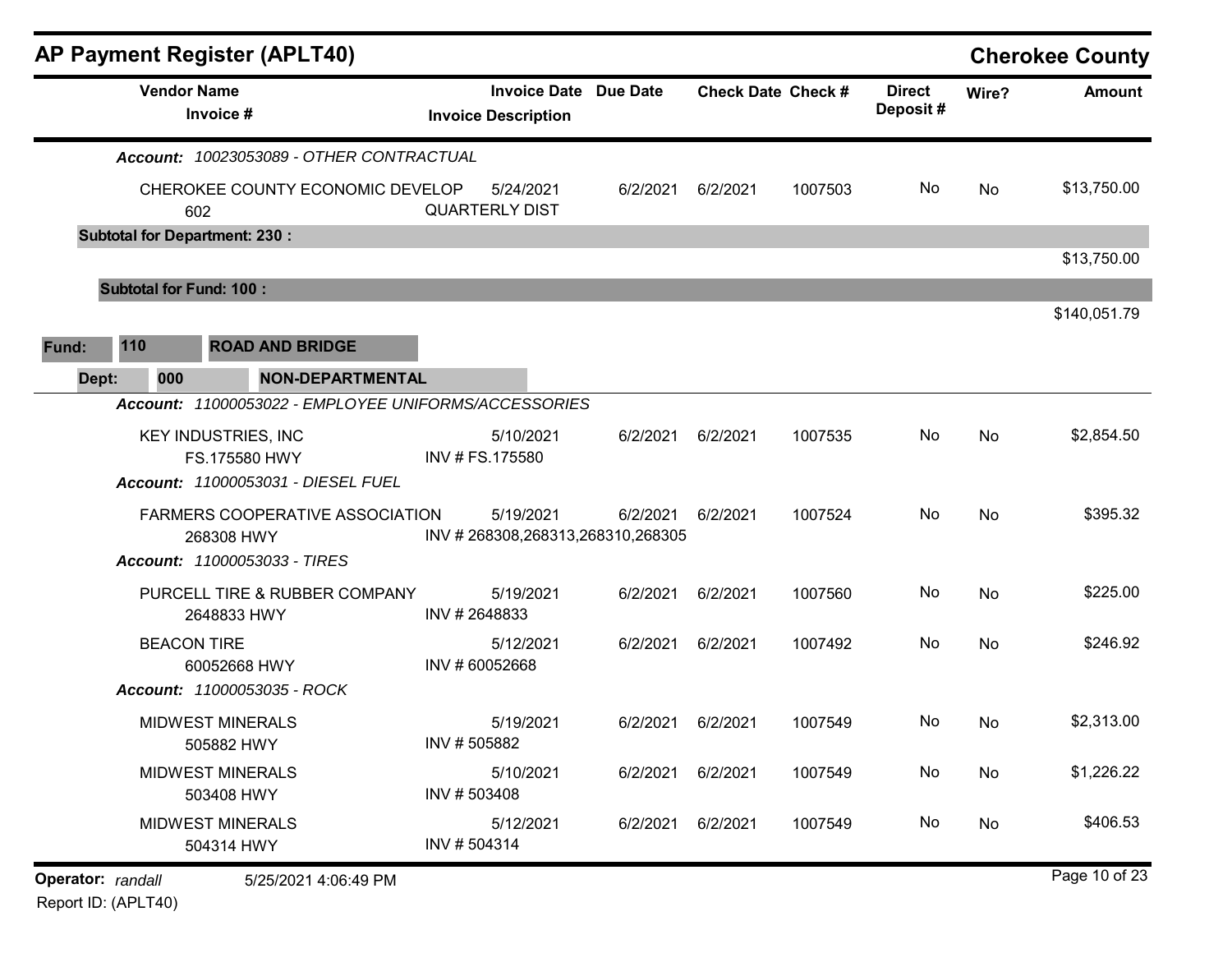| <b>Vendor Name</b><br>Invoice #                                             | Invoice Date Due Date<br><b>Invoice Description</b> |                   | <b>Check Date Check #</b> |         | <b>Direct</b><br>Deposit# | Wire?     | <b>Amount</b> |
|-----------------------------------------------------------------------------|-----------------------------------------------------|-------------------|---------------------------|---------|---------------------------|-----------|---------------|
| <b>MIDWEST MINERALS</b><br>506532 HWY                                       | 5/21/2021<br>INV #506532                            | 6/2/2021          | 6/2/2021                  | 1007549 | No                        | <b>No</b> | \$1,814.70    |
| <b>MIDWEST MINERALS</b><br>503815 HWY                                       | 5/11/2021<br>INV #503815                            | 6/2/2021 6/2/2021 |                           | 1007549 | No.                       | <b>No</b> | \$841.58      |
| <b>MIDWEST MINERALS</b><br>505044 HWY                                       | 5/14/2021<br>INV #505044                            | 6/2/2021          | 6/2/2021                  | 1007549 | No                        | No        | \$225.95      |
| <b>MIDWEST MINERALS</b><br>505500 HWY                                       | 5/18/2021<br>INV #505500                            | 6/2/2021          | 6/2/2021                  | 1007549 | No                        | <b>No</b> | \$2,335.68    |
| <b>MIDWEST MINERALS</b><br>505966 HWY                                       | 5/20/2021<br>INV #505966                            | 6/2/2021          | 6/2/2021                  | 1007549 | No                        | No        | \$2,323.41    |
| <b>MIDWEST MINERALS</b><br>505264 HWY<br>Account: 11000053037 - SIGNS/POSTS | 5/17/2021<br>INV #505264                            | 6/2/2021          | 6/2/2021                  | 1007549 | No                        | <b>No</b> | \$605.11      |
| NATIONAL SIGN CO INC<br>IN-196720 HWY                                       | 5/10/2021<br>INV# IN-196720                         | 6/2/2021          | 6/2/2021                  | 1007552 | No                        | <b>No</b> | \$434.90      |
| NATIONAL SIGN CO INC<br>IN-196825 HWY                                       | 5/19/2021<br>INV # IN-196825                        | 6/2/2021          | 6/2/2021                  | 1007552 | No.                       | No        | \$875.90      |
| Account: 11000053074 - UTILITIES/TELEPHONE BILLS                            |                                                     |                   |                           |         |                           |           |               |
| <b>LIBERTY UTILITIES</b><br>854931-63-1 HWY01                               | 5/12/2021<br>ACCT #854931-63-1                      | 6/2/2021          | 6/2/2021                  | 1007540 | No                        | <b>No</b> | \$1,279.25    |
| <b>LIBERTY UTILITIES</b><br>158630-59-0 HWY01                               | 5/12/2021<br>ACCT #158630-59-0                      | 6/2/2021          | 6/2/2021                  | 1007540 | No                        | No        | \$923.27      |
| <b>LIBERTY UTILITIES</b><br>049852-69-2 HWY01                               | 5/12/2021<br>INV # 049852-69-2                      | 6/2/2021          | 6/2/2021                  | 1007540 | No.                       | No        | \$64.49       |
| Account: 11000053079 - MACHINERY/EQUIPMENT                                  |                                                     |                   |                           |         |                           |           |               |
| NATALINIS AUTOMOTIVE<br>772392 HWY                                          | 5/20/2021<br>INV #772392                            | 6/2/2021          | 6/2/2021                  | 1007551 | No                        | No        | \$13.96       |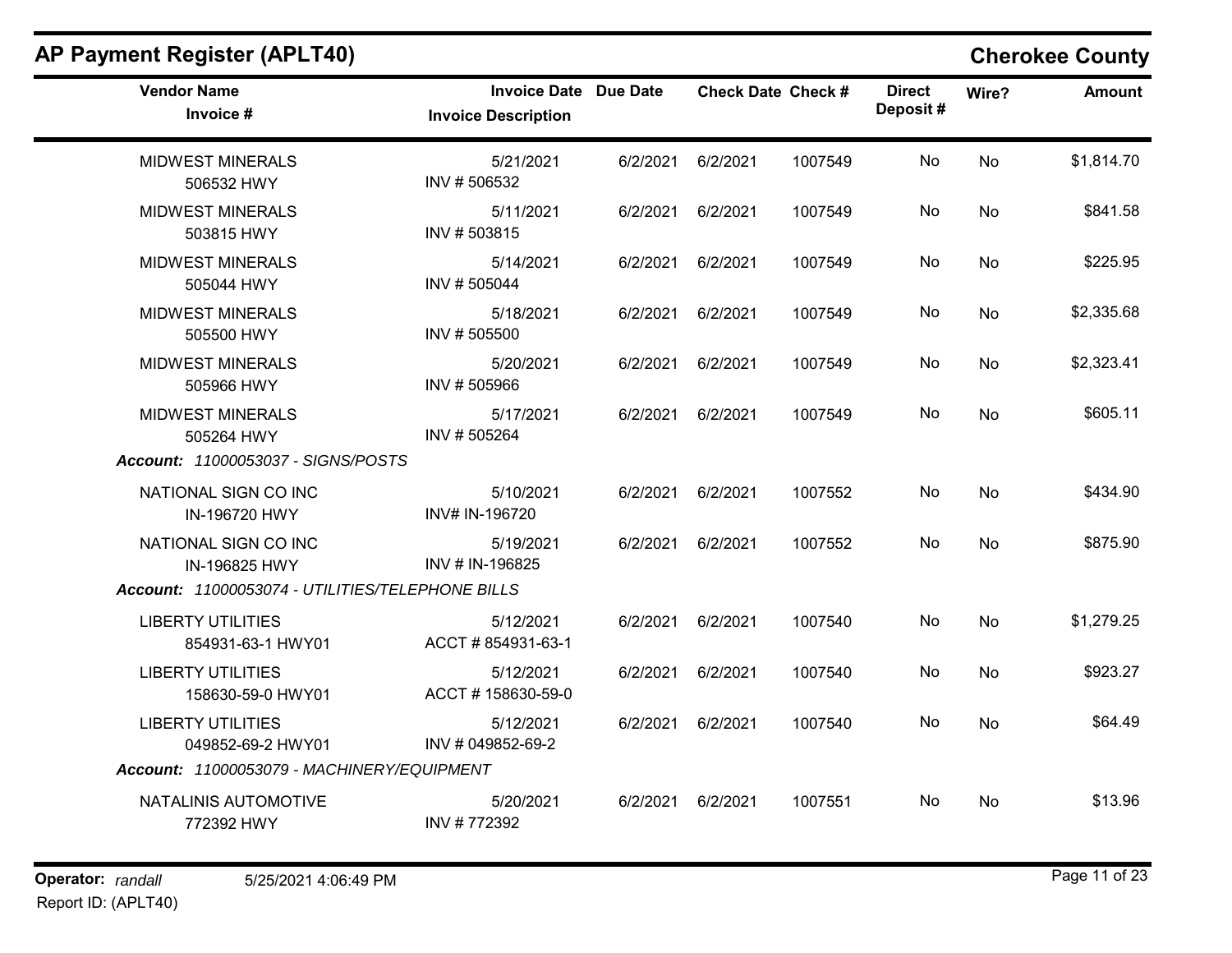$\overline{\phantom{a}}$ 

| <b>Vendor Name</b><br>Invoice #               | <b>Invoice Date Due Date</b><br><b>Invoice Description</b> |                   | <b>Check Date Check #</b> |         | <b>Direct</b><br>Deposit# | Wire?     | <b>Amount</b> |
|-----------------------------------------------|------------------------------------------------------------|-------------------|---------------------------|---------|---------------------------|-----------|---------------|
| <b>FASTENAL COMPANY</b><br>KSPIT83598 HWY     | 5/12/2021<br><b>INV # KSPIT83598</b>                       | 6/2/2021          | 6/2/2021                  | 1007525 | No                        | No        | \$489.77      |
| NATALINIS AUTOMOTIVE<br>771736 HWY            | 5/13/2021<br>INV 3 771736                                  | 6/2/2021          | 6/2/2021                  | 1007550 | No                        | No        | \$12.49       |
| NATALINIS AUTOMOTIVE<br>772420 HWY            | 5/20/2021<br>INV #772420                                   | 6/2/2021 6/2/2021 |                           | 1007551 | No                        | No        | \$13.69       |
| NATALINIS AUTOMOTIVE<br>771692 HWY            | 5/13/2021<br>INV #771692                                   | 6/2/2021          | 6/2/2021                  | 1007550 | No                        | No        | \$4.10        |
| NATALINIS AUTOMOTIVE<br>772039 HWY            | 5/17/2021<br>INV #772039                                   | 6/2/2021          | 6/2/2021                  | 1007550 | No                        | No        | \$19.74       |
| <b>FLEETPRIDE</b><br>73580456 HWY             | 5/10/2021<br>INV #73580456                                 | 6/2/2021          | 6/2/2021                  | 1007526 | No                        | No        | \$208.68      |
| <b>KIRKLAND</b><br>377844 HWY                 | 5/19/2021<br>INV #377844                                   | 6/2/2021          | 6/2/2021                  | 1007536 | No                        | <b>No</b> | \$128.00      |
| NATALINIS AUTOMOTIVE<br>771598 HWY            | 5/12/2021<br>INV #771598                                   | 6/2/2021          | 6/2/2021                  | 1007550 | No                        | No        | \$83.27       |
| NATALINIS AUTOMOTIVE<br>772442 HWY            | 5/20/2021<br>INV #772442                                   | 6/2/2021          | 6/2/2021                  | 1007551 | No                        | <b>No</b> | \$40.61       |
| NATALINIS AUTOMOTIVE<br>772088 HWY            | 5/17/2021<br>INV #772088                                   | 6/2/2021          | 6/2/2021                  | 1007550 | No                        | No        | \$33.30       |
| FARMERS COOPERATIVE ASSOCIATION<br>302275 HWY | 5/18/2021<br>INV #302275                                   | 6/2/2021          | 6/2/2021                  | 1007524 | No                        | No        | \$59.98       |
| NATALINIS AUTOMOTIVE<br>772287 HWY            | 5/19/2021<br>INV #772287                                   | 6/2/2021          | 6/2/2021                  | 1007550 | No                        | No        | \$17.98       |
| FARMERS COOPERATIVE ASSOCIATION<br>302033 HWY | 5/14/2021<br>INV #302033                                   | 6/2/2021          | 6/2/2021                  | 1007524 | No                        | No        | \$25.49       |
| <b>FLEETPRIDE</b><br>74515578 HWY             | 5/24/2021<br>INV #74515578                                 | 6/2/2021          | 6/2/2021                  | 1007526 | No                        | No        | \$160.04      |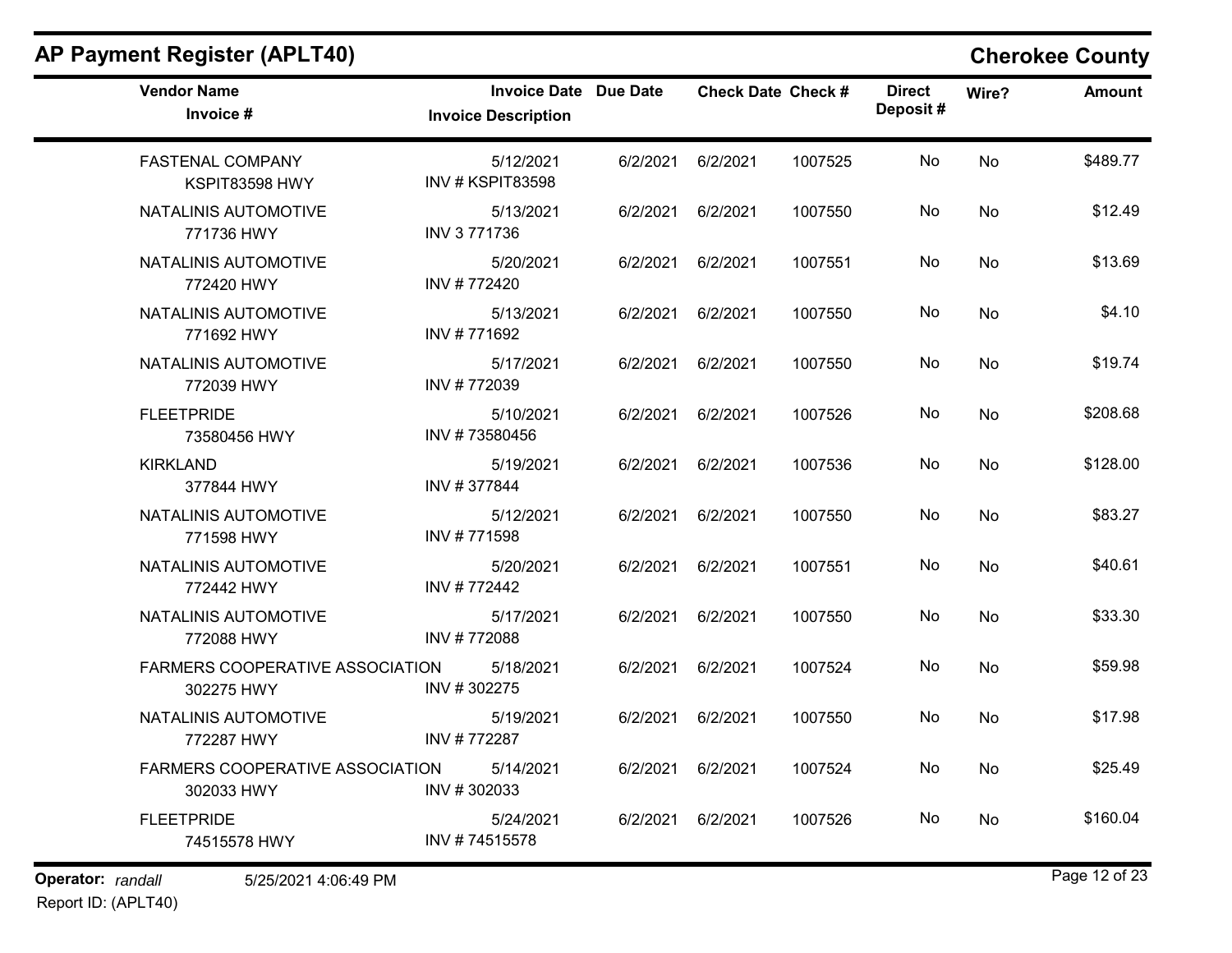| <b>Vendor Name</b><br>Invoice #                      | <b>Invoice Date Due Date</b><br><b>Invoice Description</b> |                   | <b>Check Date Check #</b> |         | <b>Direct</b><br>Deposit# | Wire? | <b>Amount</b> |
|------------------------------------------------------|------------------------------------------------------------|-------------------|---------------------------|---------|---------------------------|-------|---------------|
| <b>FLEETPRIDE</b><br>73834579 HWY                    | 5/13/2021<br>INV #73834579                                 | 6/2/2021          | 6/2/2021                  | 1007526 | No                        | No    | \$132.50      |
| <b>FARMERS COOPERATIVE ASSOCIATION</b><br>302076 HWY | 5/14/2021<br>INV #302076                                   | 6/2/2021          | 6/2/2021                  | 1007524 | No                        | No    | \$10.89       |
| <b>EQUIPMENT BLADES</b><br>023384 HWY                | 5/19/2021<br>INV # 023384                                  | 6/2/2021 6/2/2021 |                           | 1007521 | No                        | No    | \$6,681.20    |
| MIAMI INDUSTRIAL SUPPLY<br>99263 HWY                 | 5/24/2021<br>INV #99263                                    | 6/2/2021          | 6/2/2021                  | 1007545 | No                        | No    | \$222.81      |
| <b>TLG PETERBILT</b><br>156120JP HWY                 | 5/13/2021<br>INV #156120JP                                 | 6/2/2021          | 6/2/2021                  | 1007571 | No                        | No    | \$27.84       |
| NATALINIS AUTOMOTIVE<br>772059 HWY                   | 5/17/2021<br>INV #772059                                   | 6/2/2021          | 6/2/2021                  | 1007550 | No                        | No    | \$43.74       |
| <b>TLG PETERBILT</b><br>156769JP HWY                 | 5/21/2021<br>INV #156769JP                                 | 6/2/2021          | 6/2/2021                  | 1007571 | No                        | No    | \$193.50      |
| JOHN FABICK TRACTOR CO<br>SIFE0279436 HWY            | 5/12/2021<br>INV # SIFE0279436                             | 6/2/2021          | 6/2/2021                  | 1007533 | No                        | No    | \$2,208.00    |
| TRUE VALUE COLUMBUS<br>A440644 HWY                   | 5/20/2021<br>INV # A440644                                 | 6/2/2021          | 6/2/2021                  | 1007574 | No                        | No    | \$66.33       |
| TRUE VALUE COLUMBUS<br>A440433 HWY                   | 5/17/2021<br>INV # A440433                                 | 6/2/2021          | 6/2/2021                  | 1007574 | No                        | No    | \$7.61        |
| TRUE VALUE COLUMBUS<br>A439944 HWY                   | 5/13/2021<br>INV # A439944                                 | 6/2/2021          | 6/2/2021                  | 1007574 | No                        | No    | \$11.68       |
| TRUE VALUE COLUMBUS<br>A440094 HWY                   | 5/14/2021<br>INV # A440094                                 | 6/2/2021 6/2/2021 |                           | 1007574 | No                        | No    | \$22.91       |
| <b>PTG</b><br>813002514 HWY                          | 5/21/2021<br>INV #813002514                                | 6/2/2021          | 6/2/2021                  | 1007559 | No                        | No    | \$251.71      |
| NATALINIS AUTOMOTIVE<br>772390 HWY                   | 5/20/2021<br>INV #772390                                   | 6/2/2021 6/2/2021 |                           | 1007551 | No                        | No    | \$17.50       |

**Operator:** randall 5/25/2021 4:06:49 PM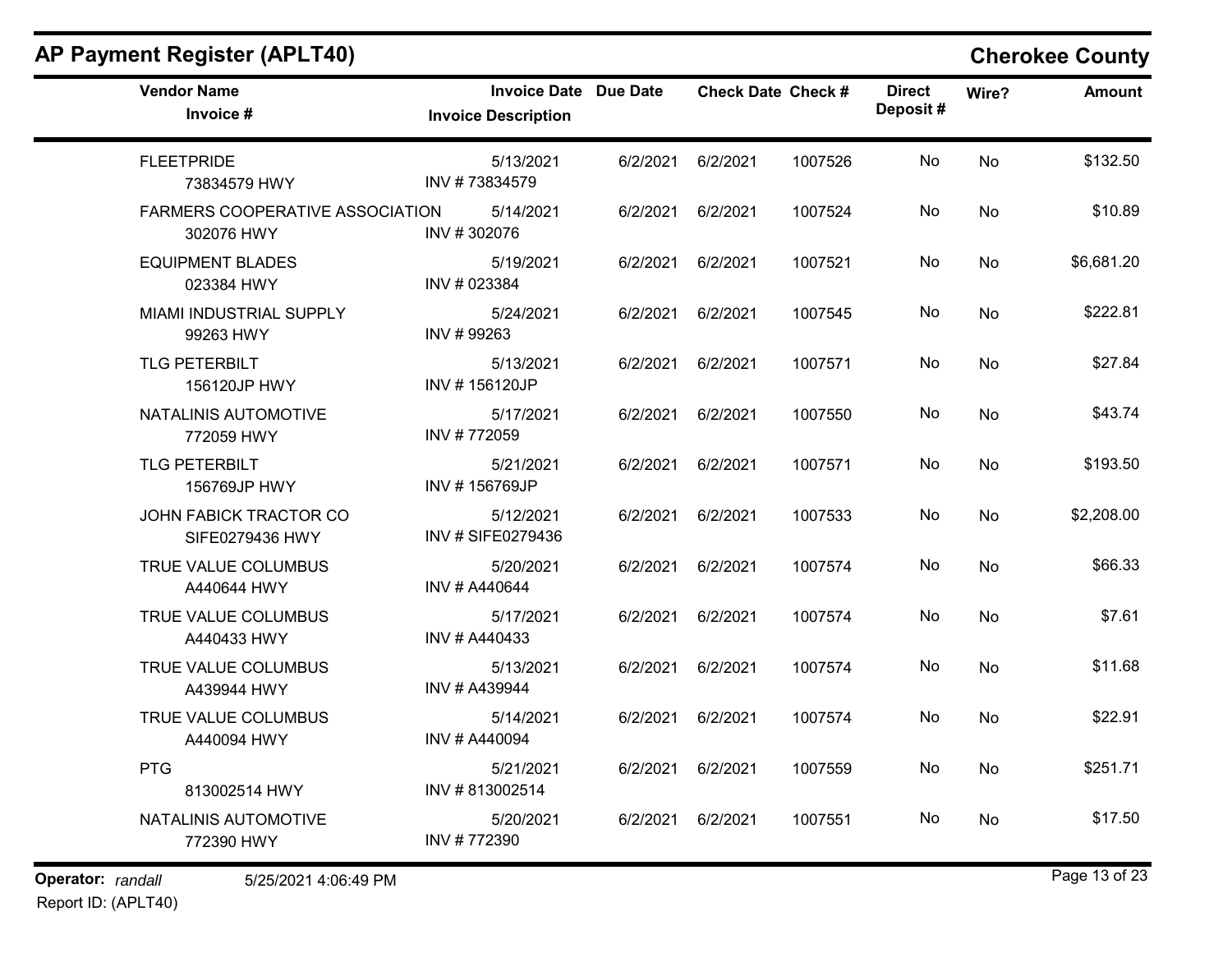| <b>Vendor Name</b><br>Invoice #                    | <b>Invoice Date Due Date</b><br><b>Invoice Description</b> |          | <b>Check Date Check #</b> |         | <b>Direct</b><br>Deposit# | Wire?     | <b>Amount</b> |
|----------------------------------------------------|------------------------------------------------------------|----------|---------------------------|---------|---------------------------|-----------|---------------|
| NATALINIS AUTOMOTIVE<br>772721 HWY                 | 5/24/2021<br>INV #772721                                   | 6/2/2021 | 6/2/2021                  | 1007551 | No                        | No        | \$69.33       |
| NATALINIS AUTOMOTIVE<br>771523 HWY                 | 5/11/2021<br>INV #771523                                   |          | 6/2/2021 6/2/2021         | 1007550 | No                        | No.       | \$9.96        |
| NATALINIS AUTOMOTIVE<br>772049 HWY                 | 5/17/2021<br>INV #772049                                   | 6/2/2021 | 6/2/2021                  | 1007550 | No                        | No        | \$7.47        |
| NATALINIS AUTOMOTIVE<br>771682 HWY                 | 5/13/2021<br>INV #771682                                   | 6/2/2021 | 6/2/2021                  | 1007550 | No                        | No        | \$9.37        |
| TRUE VALUE COLUMBUS<br>B19140 HWY                  | 5/17/2021<br>INV # B19140                                  | 6/2/2021 | 6/2/2021                  | 1007574 | No                        | No        | \$7.19        |
| TRUE VALUE COLUMBUS<br>A441048 HWY                 | 5/24/2021<br>INV # A441048                                 | 6/2/2021 | 6/2/2021                  | 1007574 | No                        | No        | \$22.82       |
| Account: 11000053080 - MAINTENANCE/BLDGS & GROUNDS |                                                            |          |                           |         |                           |           |               |
| CLEAN THE UNIFORM CO JOPLIN<br>20216709 HWY        | 5/17/2021<br>INV #20216709                                 |          | 6/2/2021 6/2/2021         | 1007511 | No                        | No        | \$41.69       |
| CLEAN THE UNIFORM CO JOPLIN<br>20215160 HWY        | 5/10/2021<br>INV #20215160                                 | 6/2/2021 | 6/2/2021                  | 1007511 | No.                       | <b>No</b> | \$41.69       |
| <b>DOLLAR GENERAL- REGIONS</b><br>143065988 HWY 2  | 5/18/2021<br>ACCT # 143065988                              | 6/2/2021 | 6/2/2021                  | 1007519 | No.                       | <b>No</b> | \$13.50       |
| Account: 11000053089 - OTHER CONTRACTUAL           |                                                            |          |                           |         |                           |           |               |
| COPY PRODUCTS INC<br>372584 HWY                    | 5/20/2021<br>INV #372584                                   | 6/2/2021 | 6/2/2021                  | 1007514 | No                        | No        | \$143.26      |
| <b>DAVIS CONSTRUCTION</b><br>3386-IN HWY           | 5/21/2021<br>INV #3386-IN HAULING ROCK                     | 6/2/2021 | 6/2/2021                  | 1007516 | No                        | <b>No</b> | \$12,173.01   |
| <b>CINTAS CORP</b><br>8405127527 HWY               | 5/7/2021<br>INV #8405127527                                | 6/2/2021 | 6/2/2021                  | 1007508 | No.                       | No        | \$34.52       |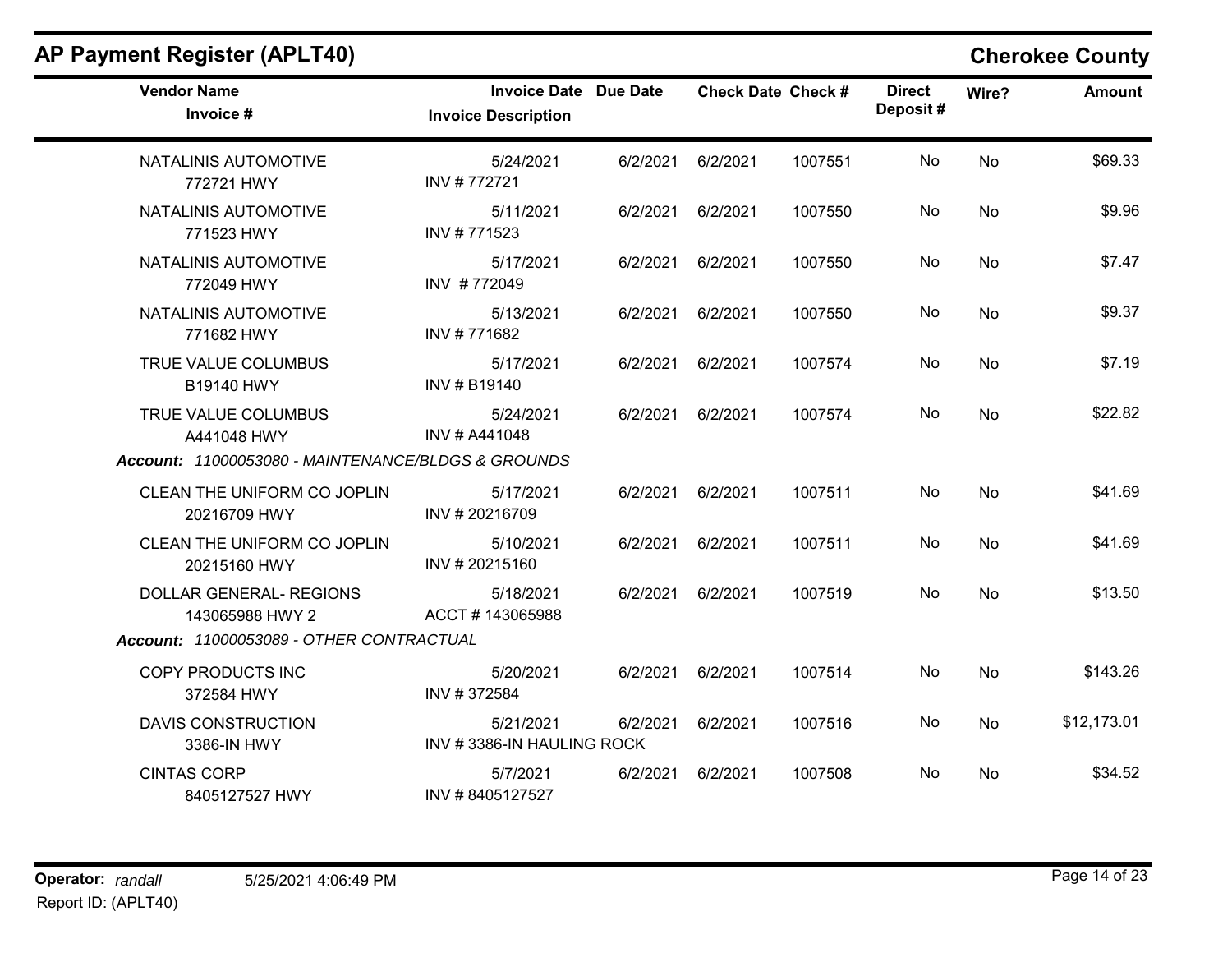|       |       |                    | <b>AP Payment Register (APLT40)</b>             |              |                                                            |          |                           |         |                           |       | <b>Cherokee County</b> |
|-------|-------|--------------------|-------------------------------------------------|--------------|------------------------------------------------------------|----------|---------------------------|---------|---------------------------|-------|------------------------|
|       |       | <b>Vendor Name</b> | Invoice #                                       |              | <b>Invoice Date Due Date</b><br><b>Invoice Description</b> |          | <b>Check Date Check #</b> |         | <b>Direct</b><br>Deposit# | Wire? | <b>Amount</b>          |
|       |       |                    | <b>Subtotal for Department: 000:</b>            |              |                                                            |          |                           |         |                           |       |                        |
|       |       |                    | <b>Subtotal for Fund: 110:</b>                  |              |                                                            |          |                           |         |                           |       | \$43,174.86            |
|       |       |                    |                                                 |              |                                                            |          |                           |         |                           |       | \$43,174.86            |
| Fund: |       | 120                | <b>EXTENSION COUNCIL</b>                        |              |                                                            |          |                           |         |                           |       |                        |
|       | Dept: | 000                | <b>NON-DEPARTMENTAL</b>                         |              |                                                            |          |                           |         |                           |       |                        |
|       |       |                    | Account: 12000053089 - OTHER CONTRACTUAL        |              |                                                            |          |                           |         |                           |       |                        |
|       |       |                    | CHEROKEE COUNTY EXTENSION COUNCIL<br>602        |              | 5/24/2021<br><b>QUARTERLY DIST</b>                         | 6/2/2021 | 6/2/2021                  | 1007504 | No                        | No    | \$61,162.50            |
|       |       |                    | <b>Subtotal for Department: 000:</b>            |              |                                                            |          |                           |         |                           |       |                        |
|       |       |                    |                                                 |              |                                                            |          |                           |         |                           |       | \$61,162.50            |
|       |       |                    | <b>Subtotal for Fund: 120:</b>                  |              |                                                            |          |                           |         |                           |       |                        |
| Fund: |       | 130                | <b>NOXIOUS WEED</b>                             |              |                                                            |          |                           |         |                           |       | \$61,162.50            |
|       | Dept: | 000                | <b>NON-DEPARTMENTAL</b>                         |              |                                                            |          |                           |         |                           |       |                        |
|       |       |                    | Account: 13000053141 - CHEMICALS                |              |                                                            |          |                           |         |                           |       |                        |
|       |       |                    | NUTRIEN AG SOLUTIONS<br>45319348                | INV 45319348 | 5/21/2021                                                  | 6/2/2021 | 6/2/2021                  | 1007554 | No.                       | No    | \$8,242.20             |
|       |       |                    | <b>Subtotal for Department: 000:</b>            |              |                                                            |          |                           |         |                           |       |                        |
|       |       |                    |                                                 |              |                                                            |          |                           |         |                           |       | \$8,242.20             |
|       |       |                    | <b>Subtotal for Fund: 130:</b>                  |              |                                                            |          |                           |         |                           |       |                        |
|       |       |                    |                                                 |              |                                                            |          |                           |         |                           |       | \$8,242.20             |
| Fund: |       | 140                | <b>HEALTH</b>                                   |              |                                                            |          |                           |         |                           |       |                        |
|       | Dept: | 000                | <b>NON-DEPARTMENTAL</b>                         |              |                                                            |          |                           |         |                           |       |                        |
|       |       |                    | Account: 14000053021 - PRINTING/OFFICE SUPPLIES |              |                                                            |          |                           |         |                           |       |                        |
|       |       |                    |                                                 |              |                                                            |          |                           |         |                           |       |                        |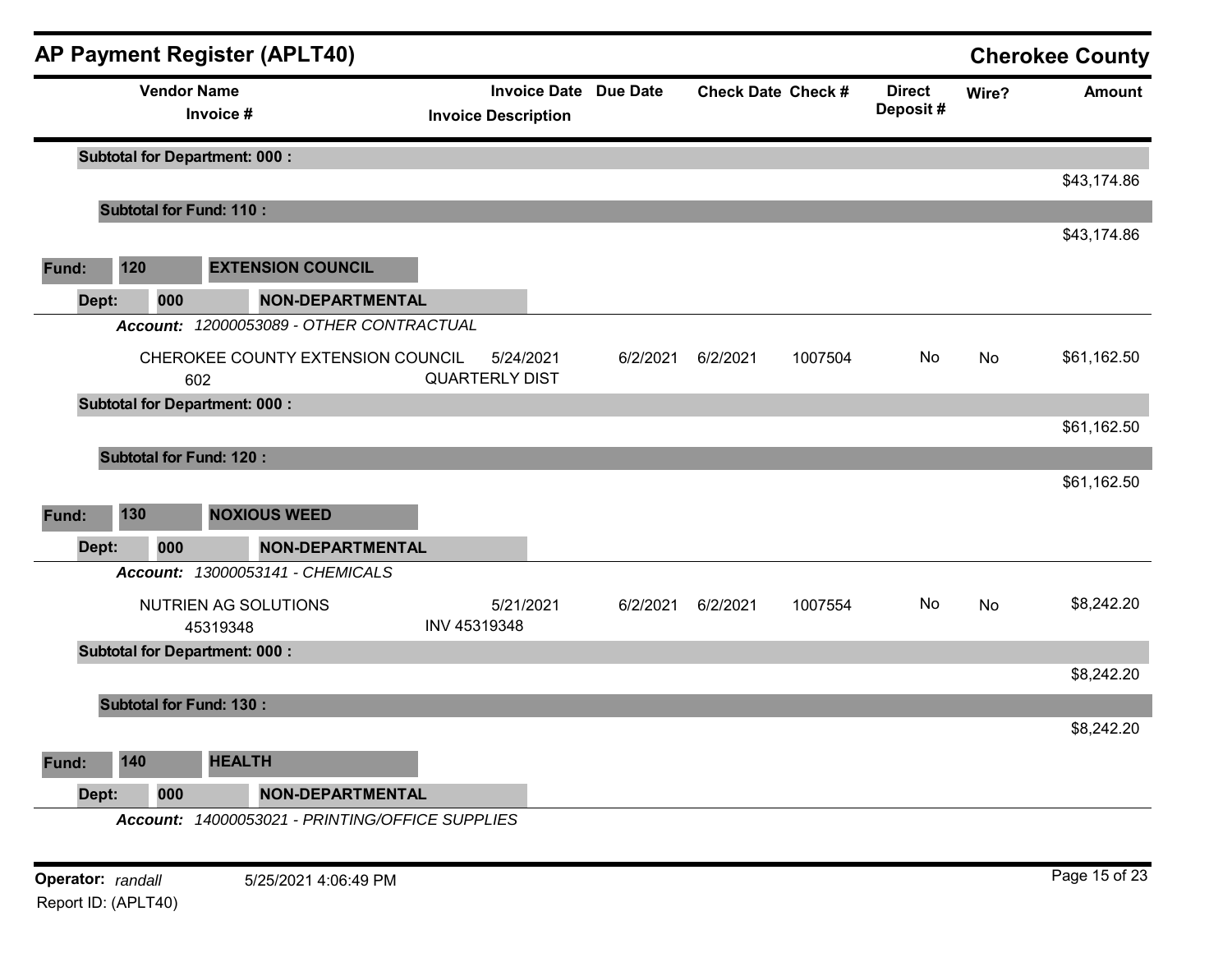| <b>AP Payment Register (APLT40)</b>               |                                                            |          |          |                           |                           |       | <b>Cherokee County</b> |
|---------------------------------------------------|------------------------------------------------------------|----------|----------|---------------------------|---------------------------|-------|------------------------|
| <b>Vendor Name</b><br>Invoice #                   | <b>Invoice Date Due Date</b><br><b>Invoice Description</b> |          |          | <b>Check Date Check #</b> | <b>Direct</b><br>Deposit# | Wire? | <b>Amount</b>          |
| <b>CHASE CARD SERVICES</b><br>602                 | 5/24/2021<br>ACCT 4246311970005747                         | 6/2/2021 | 6/2/2021 | 1007499                   | No                        | No    | \$60.00                |
| <b>CHASE CARD SERVICES</b><br>602                 | 5/24/2021<br>ACCT 4246311970005747                         | 6/2/2021 | 6/2/2021 | 1007499                   | No                        | No    | \$9.77                 |
| <b>STRONGHOLD DATA</b><br>35695                   | 5/24/2021<br><b>INV 35695</b>                              | 6/2/2021 | 6/2/2021 | 1007568                   | No                        | No    | \$39.13                |
| Account: 14000053043 - HEALTH DEPT MED SUPPLIES   |                                                            |          |          |                           |                           |       |                        |
| <b>HEMOCUE INC</b><br>3250241                     | 5/24/2021<br>INV 3250241                                   | 6/2/2021 | 6/2/2021 | 1007531                   | No                        | No    | \$198.00               |
| <b>HEMOCUE INC</b><br>3250359                     | 5/24/2021<br>INV 3250359                                   | 6/2/2021 | 6/2/2021 | 1007531                   | No                        | No    | \$133.00               |
| <b>BRENDA A CLUGSTON</b><br>602                   | 5/24/2021<br>REIMBURSEMENT/BLOOD SUGAR TEST STRIPS         | 6/2/2021 | 6/2/2021 | 1007494                   | No                        | No    | \$5.45                 |
| Account: 14000053072 - GAS, ELECTRIC, WATER/PHONE |                                                            |          |          |                           |                           |       |                        |
| <b>VERIZON WIRELESS</b><br>9879674827             | 5/24/2021<br>INV 9879674827                                | 6/2/2021 | 6/2/2021 | 1007577                   | No                        | No    | \$131.74               |
| <b>LIBERTY UTILITIES</b><br>602 HE                | 5/24/2021<br>ACCT 616527-32-1                              | 6/2/2021 | 6/2/2021 | 1007540                   | No                        | No    | \$284.82               |
| Account: 14000053182 - CONTRACTS                  |                                                            |          |          |                           |                           |       |                        |
| COMMUNITY HEALTH CENTER OF SEK INC<br>5508        | 5/24/2021<br><b>INV 5508</b>                               | 6/2/2021 | 6/2/2021 | 1007512                   | No                        | No    | \$100.00               |
| <b>Subtotal for Department: 000:</b>              |                                                            |          |          |                           |                           |       |                        |
| <b>Subtotal for Fund: 140:</b>                    |                                                            |          |          |                           |                           |       | \$961.91               |
|                                                   |                                                            |          |          |                           |                           |       | \$961.91               |
| <b>FAIR</b><br>150<br>Fund:                       |                                                            |          |          |                           |                           |       |                        |
| <b>NON-DEPARTMENTAL</b><br>000<br>Dept:           |                                                            |          |          |                           |                           |       |                        |
| Operator: randall<br>5/25/2021 4:06:49 PM         |                                                            |          |          |                           |                           |       | Page 16 of 23          |

Report ID: (APLT40)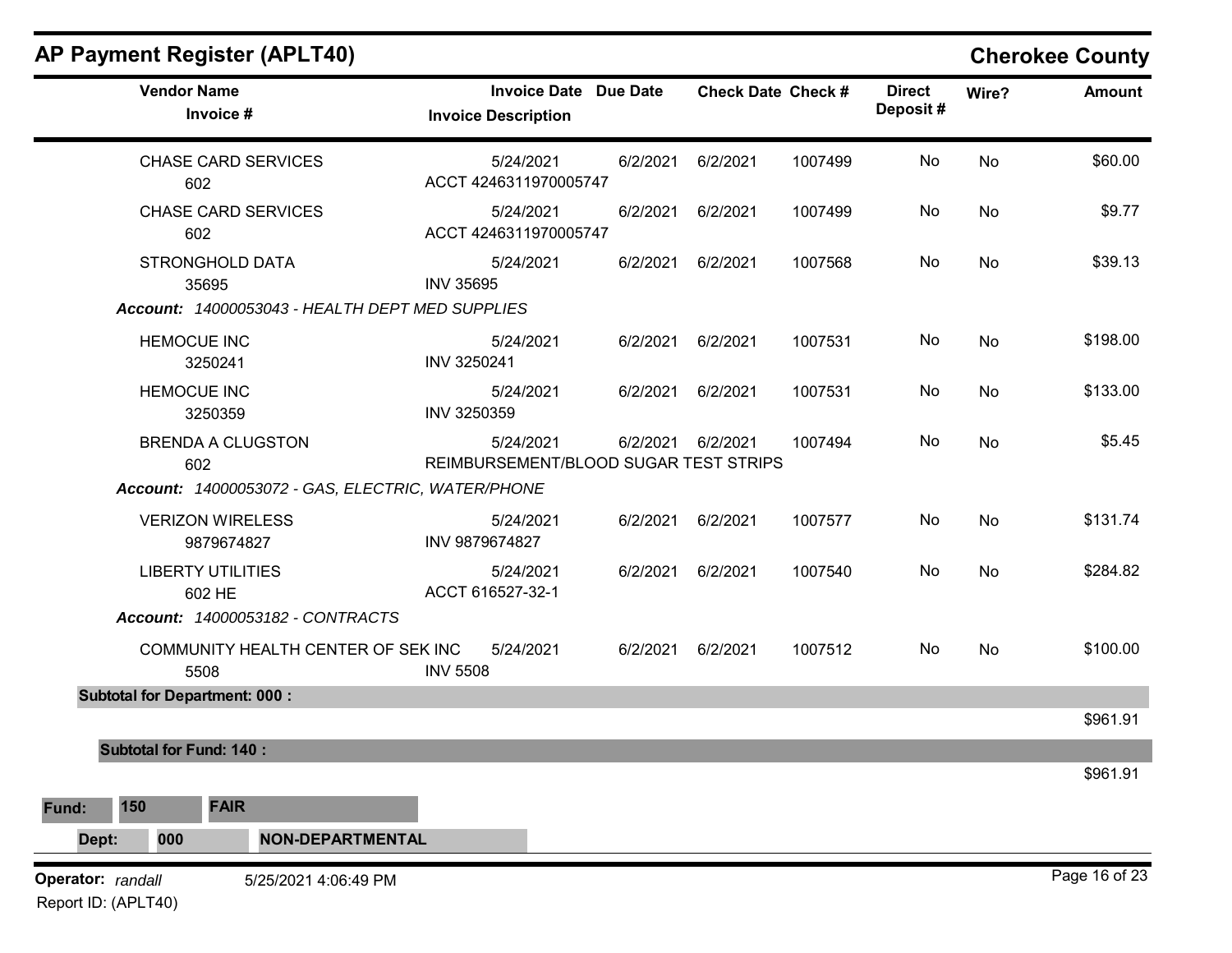|       |                                | AP Payment Register (APLT40)                    |                  |                                                            |          |          |                           |                           |       | <b>Cherokee County</b> |
|-------|--------------------------------|-------------------------------------------------|------------------|------------------------------------------------------------|----------|----------|---------------------------|---------------------------|-------|------------------------|
|       | <b>Vendor Name</b>             | Invoice #                                       |                  | <b>Invoice Date Due Date</b><br><b>Invoice Description</b> |          |          | <b>Check Date Check #</b> | <b>Direct</b><br>Deposit# | Wire? | Amount                 |
|       |                                | Account: 15000053089 - OTHER CONTRACTUAL        |                  |                                                            |          |          |                           |                           |       |                        |
|       |                                | CHEROKEE COUNTY FAIR BOARD<br>602               |                  | 5/24/2021<br><b>QUARTERLY DIST</b>                         | 6/2/2021 | 6/2/2021 | 1007505                   | No.                       | No    | \$3,000.00             |
|       |                                | <b>Subtotal for Department: 000:</b>            |                  |                                                            |          |          |                           |                           |       | \$3,000.00             |
|       | <b>Subtotal for Fund: 150:</b> |                                                 |                  |                                                            |          |          |                           |                           |       |                        |
|       |                                |                                                 |                  |                                                            |          |          |                           |                           |       | \$3,000.00             |
| Fund: | 160                            | <b>DIRECT ELECTION</b>                          |                  |                                                            |          |          |                           |                           |       |                        |
| Dept: | 000                            | <b>NON-DEPARTMENTAL</b>                         |                  |                                                            |          |          |                           |                           |       |                        |
|       |                                | Account: 16000053021 - PRINTING/OFFICE SUPPLIES |                  |                                                            |          |          |                           |                           |       |                        |
|       |                                | <b>FOUR STATE PRINTING</b>                      |                  | 5/14/2021                                                  | 6/2/2021 | 6/2/2021 | 1007528                   | No.                       | No    | \$108.65               |
|       |                                | 11251                                           | <b>INV 11251</b> |                                                            |          |          |                           |                           |       |                        |
|       |                                | Account: 16000053073 - TRANSPORTATION           |                  |                                                            |          |          |                           |                           |       |                        |
|       | <b>KYLE RENNIE</b>             |                                                 |                  | 5/14/2021                                                  | 6/2/2021 | 6/2/2021 | 1007538                   | No                        | No    | \$168.00               |
|       |                                | 602                                             |                  | MILEAGE/KCCEOA CONFERENCE                                  |          |          |                           |                           |       |                        |
|       |                                | Account: 16000053079 - MAINT/REPAIRS MACH/EQUIP |                  |                                                            |          |          |                           |                           |       |                        |
|       | <b>KNOW INK</b>                |                                                 |                  | 5/14/2021                                                  | 6/2/2021 | 6/2/2021 | 1007537                   | No                        | No    | \$2,500.00             |
|       |                                | 7598                                            | <b>INV 7598</b>  |                                                            |          |          |                           |                           |       |                        |
|       |                                | <b>Subtotal for Department: 000:</b>            |                  |                                                            |          |          |                           |                           |       | \$2,776.65             |
|       |                                |                                                 |                  |                                                            |          |          |                           |                           |       |                        |
|       | <b>Subtotal for Fund: 160:</b> |                                                 |                  |                                                            |          |          |                           |                           |       | \$2,776.65             |
|       | 180                            |                                                 |                  |                                                            |          |          |                           |                           |       |                        |
| Fund: |                                | <b>SOIL CONSERVATION</b>                        |                  |                                                            |          |          |                           |                           |       |                        |
| Dept: | 000                            | NON-DEPARTMENTAL                                |                  |                                                            |          |          |                           |                           |       |                        |
|       |                                | Account: 18000053089 - OTHER CONTRACTUAL        |                  |                                                            |          |          |                           |                           |       |                        |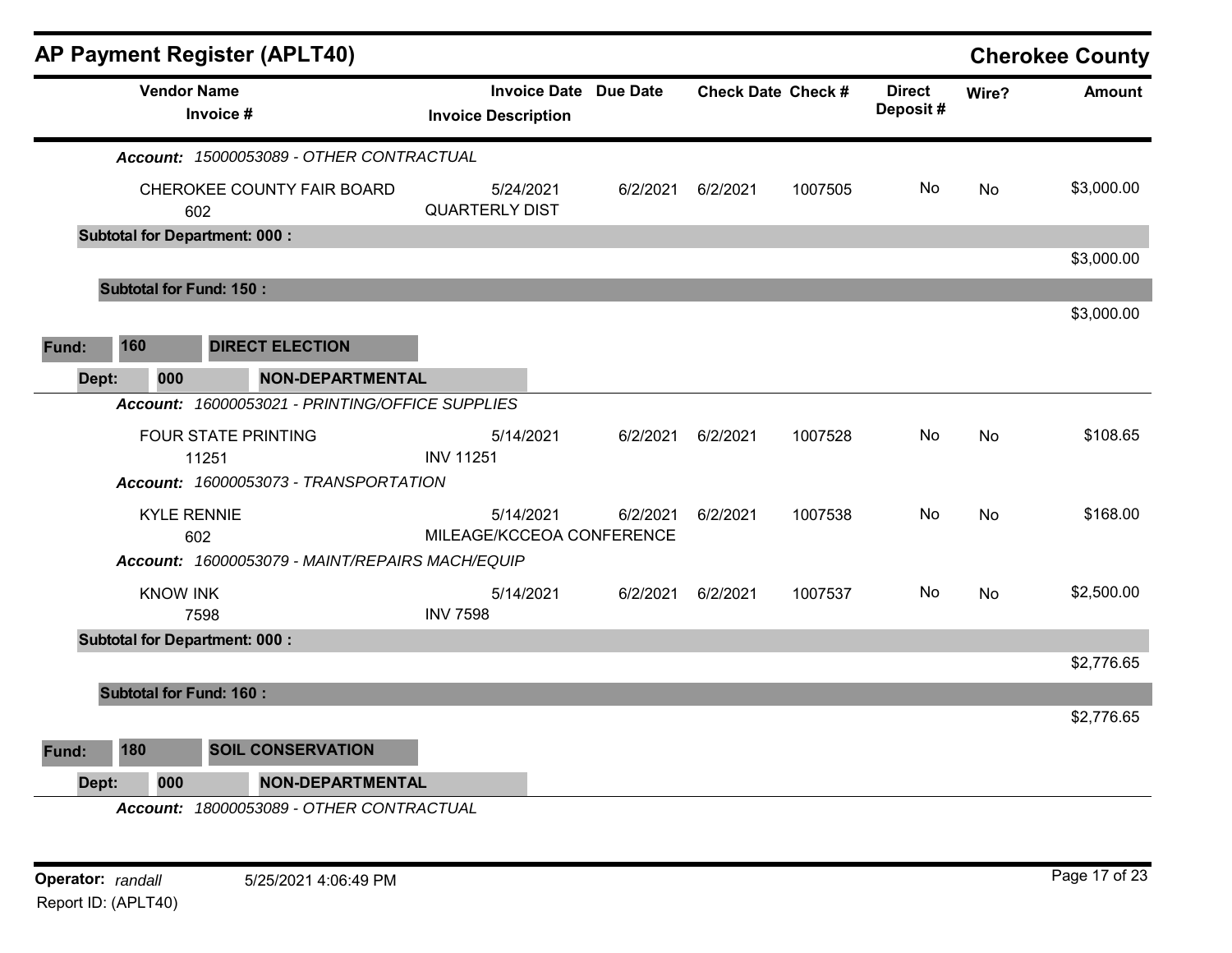|                                          |     |                    |                                      | AP Payment Register (APLT40)             |                                                            |          |          |                           |                           |       | <b>Cherokee County</b> |
|------------------------------------------|-----|--------------------|--------------------------------------|------------------------------------------|------------------------------------------------------------|----------|----------|---------------------------|---------------------------|-------|------------------------|
|                                          |     | <b>Vendor Name</b> | Invoice #                            |                                          | <b>Invoice Date Due Date</b><br><b>Invoice Description</b> |          |          | <b>Check Date Check #</b> | <b>Direct</b><br>Deposit# | Wire? | <b>Amount</b>          |
|                                          |     |                    | 602                                  | CHEROKEE COUNTY SOIL CONSERVATION        | 5/24/2021<br><b>QUARTERLY DIST</b>                         | 6/2/2021 | 6/2/2021 | 1007506                   | No                        | No    | \$6,250.00             |
|                                          |     |                    | <b>Subtotal for Department: 000:</b> |                                          |                                                            |          |          |                           |                           |       |                        |
|                                          |     |                    | <b>Subtotal for Fund: 180:</b>       |                                          |                                                            |          |          |                           |                           |       | \$6,250.00             |
|                                          |     |                    |                                      |                                          |                                                            |          |          |                           |                           |       | \$6,250.00             |
| Fund:                                    | 200 |                    |                                      | <b>MENTAL HEALTH</b>                     |                                                            |          |          |                           |                           |       |                        |
| Dept:                                    |     | 000                |                                      | <b>NON-DEPARTMENTAL</b>                  |                                                            |          |          |                           |                           |       |                        |
|                                          |     |                    |                                      | Account: 20000053089 - OTHER CONTRACTUAL |                                                            |          |          |                           |                           |       |                        |
|                                          |     |                    | 602                                  | SPRINGRIVER MENTAL HEALTH & WELLNE       | 5/24/2021<br><b>QUARTERLY DIST</b>                         | 6/2/2021 | 6/2/2021 | 1007567                   | No                        | No    | \$30,364.25            |
|                                          |     |                    | <b>Subtotal for Department: 000:</b> |                                          |                                                            |          |          |                           |                           |       |                        |
|                                          |     |                    |                                      |                                          |                                                            |          |          |                           |                           |       | \$30,364.25            |
|                                          |     |                    | <b>Subtotal for Fund: 200:</b>       |                                          |                                                            |          |          |                           |                           |       |                        |
|                                          |     |                    |                                      |                                          |                                                            |          |          |                           |                           |       | \$30,364.25            |
| Fund:                                    | 210 |                    |                                      | <b>MENTAL RETARDATION</b>                |                                                            |          |          |                           |                           |       |                        |
| Dept:                                    |     | 000                |                                      | <b>NON-DEPARTMENTAL</b>                  |                                                            |          |          |                           |                           |       |                        |
|                                          |     |                    |                                      | Account: 21000053089 - OTHER CONTRACTUAL |                                                            |          |          |                           |                           |       |                        |
|                                          |     | <b>CLASS LTD</b>   | 602                                  |                                          | 5/24/2021<br><b>QUARTERLY DIST</b>                         | 6/2/2021 | 6/2/2021 | 1007510                   | No                        | No    | \$27,864.25            |
|                                          |     |                    | <b>Subtotal for Department: 000:</b> |                                          |                                                            |          |          |                           |                           |       |                        |
|                                          |     |                    |                                      |                                          |                                                            |          |          |                           |                           |       | \$27,864.25            |
|                                          |     |                    | <b>Subtotal for Fund: 210:</b>       |                                          |                                                            |          |          |                           |                           |       | \$27,864.25            |
| Fund:                                    | 220 |                    |                                      | <b>AMBULANCE</b>                         |                                                            |          |          |                           |                           |       |                        |
|                                          |     |                    |                                      |                                          |                                                            |          |          |                           |                           |       |                        |
| Operator: randall<br>Report ID: (APLT40) |     |                    |                                      | 5/25/2021 4:06:49 PM                     |                                                            |          |          |                           |                           |       | Page 18 of 23          |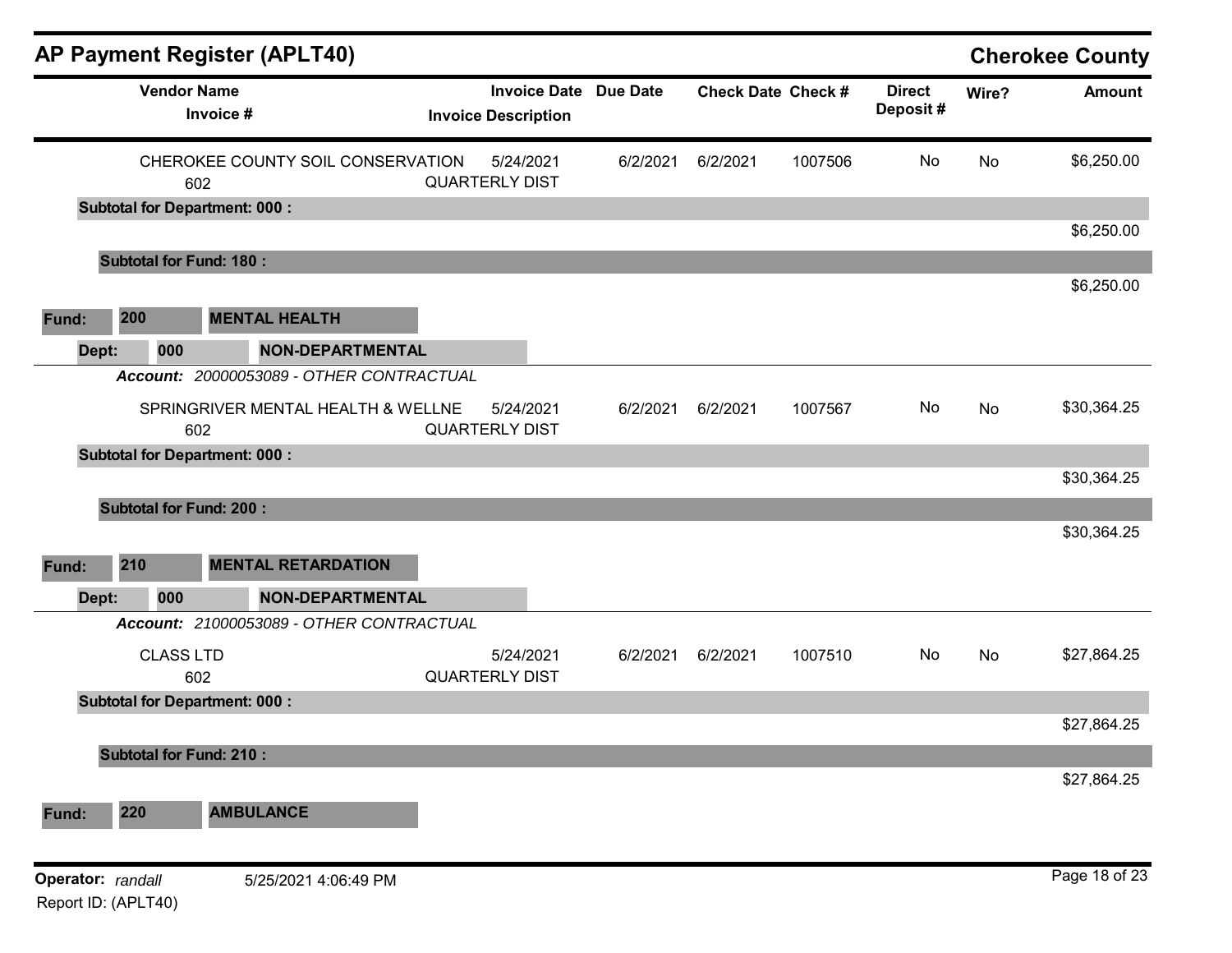|                   | <b>AP Payment Register (APLT40)</b>  |                                          |              |                                                            |          |                           |         |                           |       | <b>Cherokee County</b> |
|-------------------|--------------------------------------|------------------------------------------|--------------|------------------------------------------------------------|----------|---------------------------|---------|---------------------------|-------|------------------------|
|                   | <b>Vendor Name</b><br>Invoice #      |                                          |              | <b>Invoice Date Due Date</b><br><b>Invoice Description</b> |          | <b>Check Date Check #</b> |         | <b>Direct</b><br>Deposit# | Wire? | <b>Amount</b>          |
| Dept:             | 000                                  | <b>NON-DEPARTMENTAL</b>                  |              |                                                            |          |                           |         |                           |       |                        |
|                   |                                      | Account: 22000053089 - OTHER CONTRACTUAL |              |                                                            |          |                           |         |                           |       |                        |
|                   | 602                                  | CHEROKEE COUNTY AMBULANCE-DIST #1        |              | 5/24/2021<br>MONTHLY DISTRIBUTION                          | 6/2/2021 | 6/2/2021                  | 1007500 | No                        | No    | \$16,877.42            |
|                   | 602                                  | CHEROKEE COUNTY AMBULANCE-DIST #2        |              | 5/24/2021<br>MONTHLY DISTRIBUTION                          | 6/2/2021 | 6/2/2021                  | 1007501 | No                        | No    | \$16,877.42            |
|                   | 602                                  | CHEROKEE COUNTY AMBULANCE-DIST #3        |              | 5/24/2021<br>MONTHLY DISTRIBUTION                          | 6/2/2021 | 6/2/2021                  | 1007502 | No                        | No    | \$16,877.42            |
|                   | <b>Subtotal for Department: 000:</b> |                                          |              |                                                            |          |                           |         |                           |       |                        |
|                   |                                      |                                          |              |                                                            |          |                           |         |                           |       | \$50,632.26            |
|                   | <b>Subtotal for Fund: 220:</b>       |                                          |              |                                                            |          |                           |         |                           |       |                        |
|                   |                                      |                                          |              |                                                            |          |                           |         |                           |       | \$50,632.26            |
| Fund:             | 224                                  | <b>CHEROKEE COUNTY 911</b>               |              |                                                            |          |                           |         |                           |       |                        |
| Dept:             | 000                                  | <b>NON-DEPARTMENTAL</b>                  |              |                                                            |          |                           |         |                           |       |                        |
|                   |                                      | Account: 22400053300 - MISC PAID OUT     |              |                                                            |          |                           |         |                           |       |                        |
|                   | AT&T<br>602                          |                                          |              | 5/14/2021<br>ACCT 31614001004978                           | 6/2/2021 | 6/2/2021                  | 1007489 | No                        | No    | \$318.56               |
|                   | TBS ELECTRONICS, INC<br>00109802     |                                          | INV 00109802 | 5/14/2021                                                  | 6/2/2021 | 6/2/2021                  | 1007570 | No                        | No    | \$496.00               |
|                   | <b>AT&amp;T MOBILITY</b><br>602      |                                          |              | 5/24/2021<br>INV 287297386061X05192021                     | 6/2/2021 | 6/2/2021                  | 1007491 | No                        | No    | \$91.40                |
|                   | TBS ELECTRONICS, INC<br>00109894     |                                          | INV 00109894 | 5/19/2021                                                  | 6/2/2021 | 6/2/2021                  | 1007570 | No                        | No    | \$438.00               |
|                   | <b>Subtotal for Department: 000:</b> |                                          |              |                                                            |          |                           |         |                           |       |                        |
|                   |                                      |                                          |              |                                                            |          |                           |         |                           |       | \$1,343.96             |
|                   | <b>Subtotal for Fund: 224:</b>       |                                          |              |                                                            |          |                           |         |                           |       |                        |
|                   |                                      |                                          |              |                                                            |          |                           |         |                           |       | \$1,343.96             |
| Operator: randall |                                      | 5/25/2021 4:06:49 PM                     |              |                                                            |          |                           |         |                           |       | Page 19 of 23          |

Report ID: (APLT40)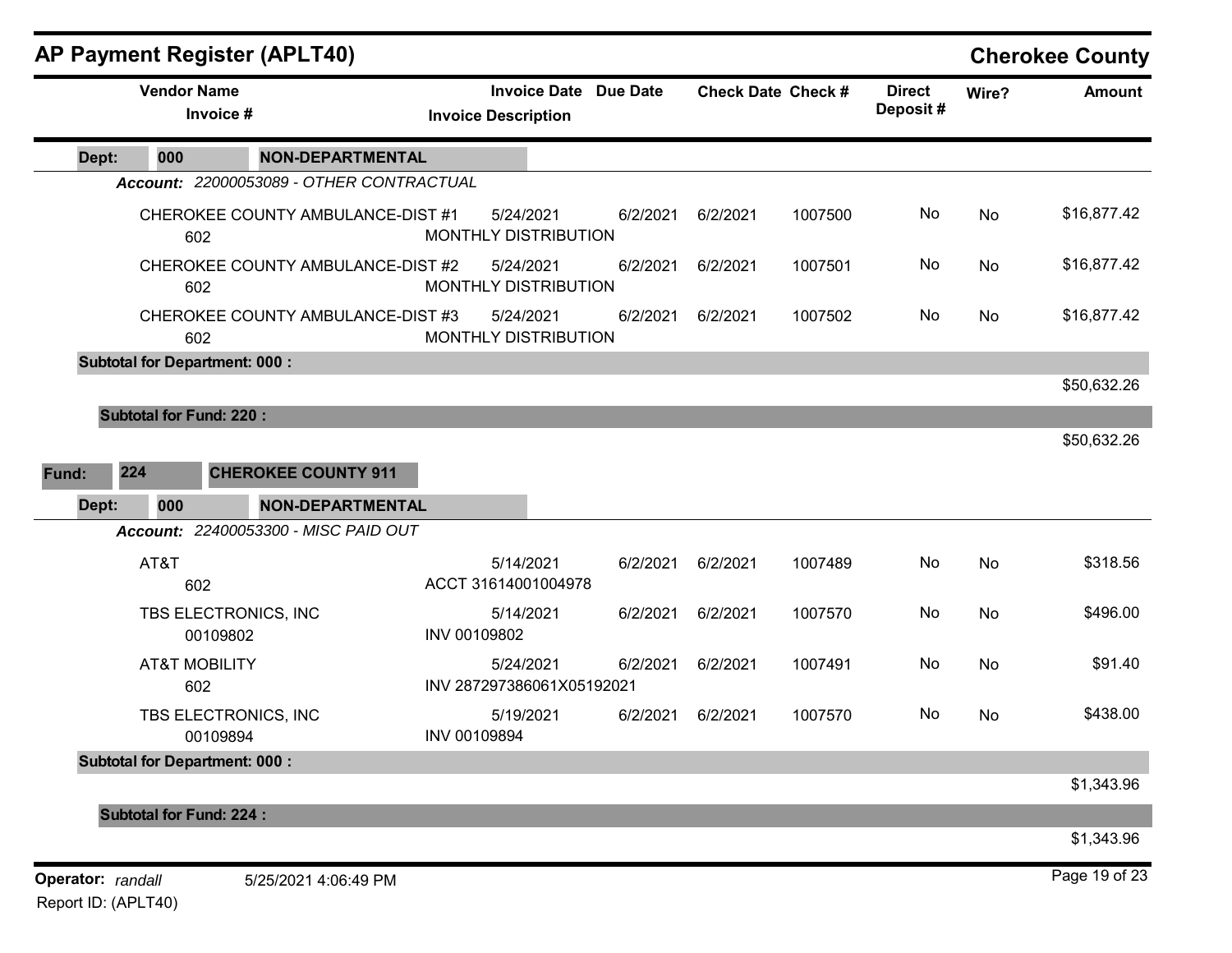|                   |                                | <b>AP Payment Register (APLT40)</b>             |                                                            |          |          |                           |                           |       | <b>Cherokee County</b> |
|-------------------|--------------------------------|-------------------------------------------------|------------------------------------------------------------|----------|----------|---------------------------|---------------------------|-------|------------------------|
|                   | <b>Vendor Name</b>             | Invoice #                                       | <b>Invoice Date Due Date</b><br><b>Invoice Description</b> |          |          | <b>Check Date Check #</b> | <b>Direct</b><br>Deposit# | Wire? | <b>Amount</b>          |
| Fund:             | 230                            | <b>APPRAISER COSTS</b>                          |                                                            |          |          |                           |                           |       |                        |
| Dept:             | 000                            | <b>NON-DEPARTMENTAL</b>                         |                                                            |          |          |                           |                           |       |                        |
|                   |                                | Account: 23000053021 - PRINTING/OFFICE SUPPLIES |                                                            |          |          |                           |                           |       |                        |
|                   |                                | EVAN'S HEALTH MART DRUG<br>602                  | 5/17/2021<br><b>BATTERIES</b>                              | 6/2/2021 | 6/2/2021 | 1007523                   | No                        | No    | \$8.60                 |
|                   |                                | Account: 23000053075 - DUES/SUBSCRIPTIONS       |                                                            |          |          |                           |                           |       |                        |
|                   | <b>SUMNERONE</b>               | 2850727                                         | 5/17/2021<br><b>INV 2850727</b>                            | 6/2/2021 | 6/2/2021 | 1007569                   | No                        | No    | \$86.85                |
|                   |                                | <b>Subtotal for Department: 000:</b>            |                                                            |          |          |                           |                           |       |                        |
|                   |                                |                                                 |                                                            |          |          |                           |                           |       | \$95.45                |
|                   | <b>Subtotal for Fund: 230:</b> |                                                 |                                                            |          |          |                           |                           |       |                        |
|                   |                                |                                                 |                                                            |          |          |                           |                           |       | \$95.45                |
| Fund:             | 260                            | <b>EMPLOYEE BENEFITS</b>                        |                                                            |          |          |                           |                           |       |                        |
| Dept:             | 000                            | <b>NON-DEPARTMENTAL</b>                         |                                                            |          |          |                           |                           |       |                        |
|                   |                                | Account: 26000053005 - EMPLOYEE BENEFITS        |                                                            |          |          |                           |                           |       |                        |
|                   |                                | MARQUEE HEALTH LLC<br>7543                      | 5/20/2021<br><b>INV 7543</b>                               | 6/2/2021 | 6/2/2021 | 1007541                   | No                        | No    | \$118.00               |
|                   |                                | MARQUEE HEALTH LLC<br>7485                      | 5/17/2021<br><b>INV 7485</b>                               | 6/2/2021 | 6/2/2021 | 1007541                   | No                        | No    | \$16,235.00            |
|                   |                                | <b>Account: 26000053216 - VSP Insurance</b>     |                                                            |          |          |                           |                           |       |                        |
|                   |                                | <b>VISION SERVICE PLAN</b><br>812357951         | 5/24/2021<br><b>STATEMENT 812357951</b>                    | 6/2/2021 | 6/2/2021 | 1007578                   | No                        | No    | \$1,174.26             |
|                   |                                | <b>Subtotal for Department: 000:</b>            |                                                            |          |          |                           |                           |       |                        |
|                   |                                |                                                 |                                                            |          |          |                           |                           |       | \$17,527.26            |
|                   | <b>Subtotal for Fund: 260:</b> |                                                 |                                                            |          |          |                           |                           |       |                        |
|                   |                                |                                                 |                                                            |          |          |                           |                           |       | \$17,527.26            |
| Operator: randall |                                | 5/25/2021 4:06:49 PM                            |                                                            |          |          |                           |                           |       | Page 20 of 23          |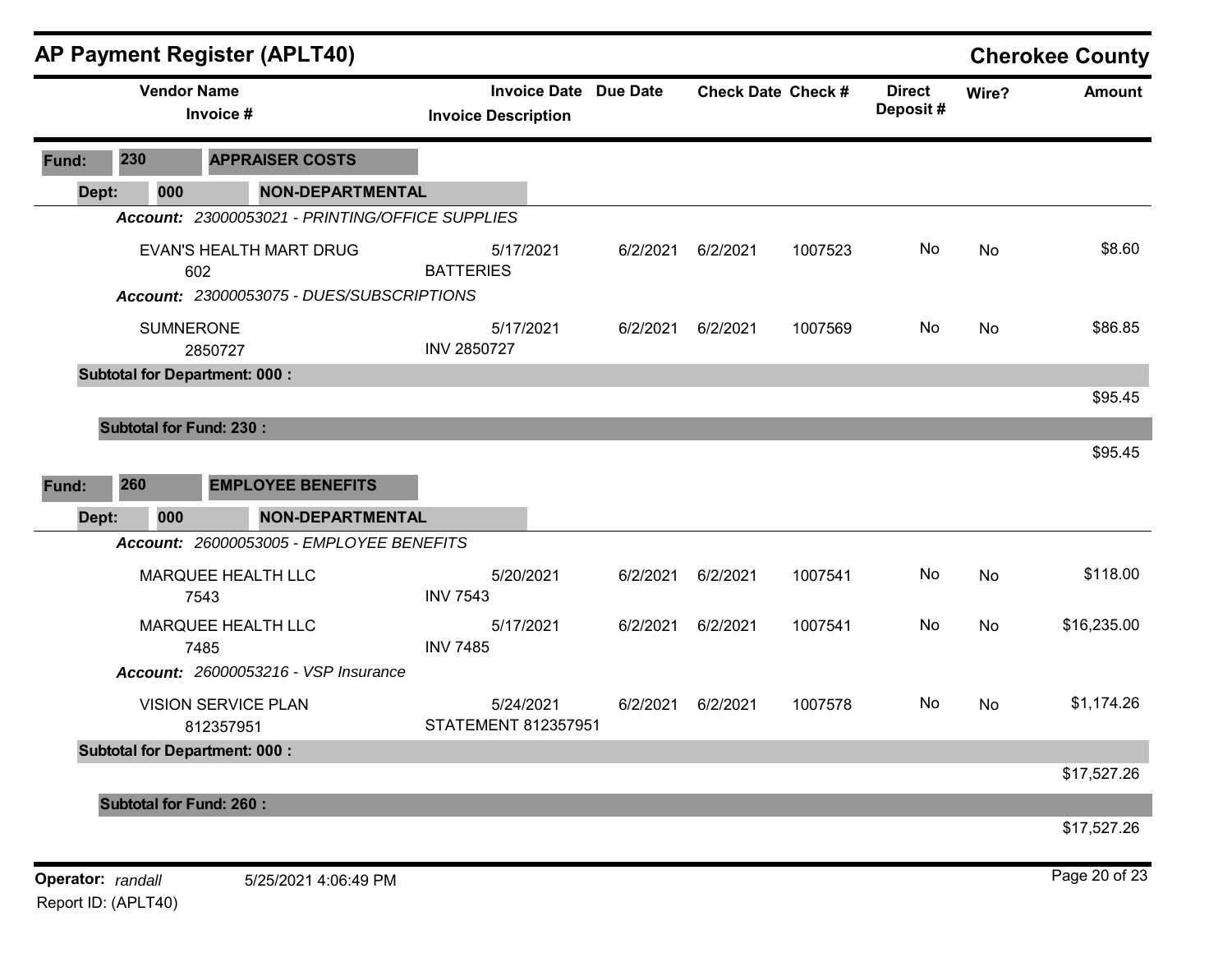|                   |                     | <b>AP Payment Register (APLT40)</b>         |                                                   |                 |          |                           |                           |       | <b>Cherokee County</b> |
|-------------------|---------------------|---------------------------------------------|---------------------------------------------------|-----------------|----------|---------------------------|---------------------------|-------|------------------------|
|                   |                     | <b>Vendor Name</b><br>Invoice #             | <b>Invoice Date</b><br><b>Invoice Description</b> | <b>Due Date</b> |          | <b>Check Date Check #</b> | <b>Direct</b><br>Deposit# | Wire? | <b>Amount</b>          |
| Fund:             | 300                 | <b>SERVICE FOR ELDERLY</b>                  |                                                   |                 |          |                           |                           |       |                        |
| Dept:             | 000                 | <b>NON-DEPARTMENTAL</b>                     |                                                   |                 |          |                           |                           |       |                        |
|                   |                     | Account: 30000053072 - GAS, ELECTRIC, WATER |                                                   |                 |          |                           |                           |       |                        |
|                   |                     | <b>LIBERTY UTILITIES</b><br>602 ELD         | 5/24/2021<br>ACCT 828267-31-0                     | 6/2/2021        | 6/2/2021 | 1007540                   | No                        | No    | \$87.06                |
|                   |                     | <b>Subtotal for Department: 000:</b>        |                                                   |                 |          |                           |                           |       |                        |
|                   |                     |                                             |                                                   |                 |          |                           |                           |       | \$87.06                |
|                   |                     | <b>Subtotal for Fund: 300:</b>              |                                                   |                 |          |                           |                           |       |                        |
|                   |                     |                                             |                                                   |                 |          |                           |                           |       | \$87.06                |
| Fund:             | 330                 | <b>SEWER DISTRICT#1 OPER</b>                |                                                   |                 |          |                           |                           |       |                        |
| Dept:             | 000                 | <b>NON-DEPARTMENTAL</b>                     |                                                   |                 |          |                           |                           |       |                        |
|                   |                     | Account: 33000053089 - OTHER CONTRACTUAL    |                                                   |                 |          |                           |                           |       |                        |
|                   |                     | <b>SJE RHOMBUS</b><br>CD99394737 SEWER      | 4/29/2021<br>INV # CD99394737                     | 6/2/2021        | 6/2/2021 | 1007564                   | No                        | No    | \$120.00               |
|                   | <b>USPS</b>         | PERMIT 7 SEWER 1 & 2                        | 5/20/2021<br>PERMIT #7 2021                       | 6/2/2021        | 6/2/2021 | 1007576                   | No                        | No    | \$490.00               |
|                   |                     | <b>SHELLI DANIEL</b><br>05519 SEWER         | 5/16/2021<br>ANT SPRAY, WASP SPARY                | 6/2/2021        | 6/2/2021 | 1007563                   | No                        | No    | \$10.25                |
|                   |                     | PACE ANALYTICAL<br>2160132146 SEWER         | 5/17/2021<br>INV #2160132146                      | 6/2/2021        | 6/2/2021 | 1007555                   | No                        | No    | \$325.00               |
|                   |                     | <b>Subtotal for Department: 000:</b>        |                                                   |                 |          |                           |                           |       | \$945.25               |
|                   |                     | <b>Subtotal for Fund: 330:</b>              |                                                   |                 |          |                           |                           |       |                        |
|                   |                     |                                             |                                                   |                 |          |                           |                           |       | \$945.25               |
| Fund:             | 490                 | <b>SPECIAL LAW ENFORCEM</b>                 |                                                   |                 |          |                           |                           |       |                        |
| Dept:             | 000                 | <b>NON-DEPARTMENTAL</b>                     |                                                   |                 |          |                           |                           |       |                        |
|                   |                     |                                             |                                                   |                 |          |                           |                           |       | Page 21 of 23          |
| Operator: randall | Report ID: (APLT40) | 5/25/2021 4:06:49 PM                        |                                                   |                 |          |                           |                           |       |                        |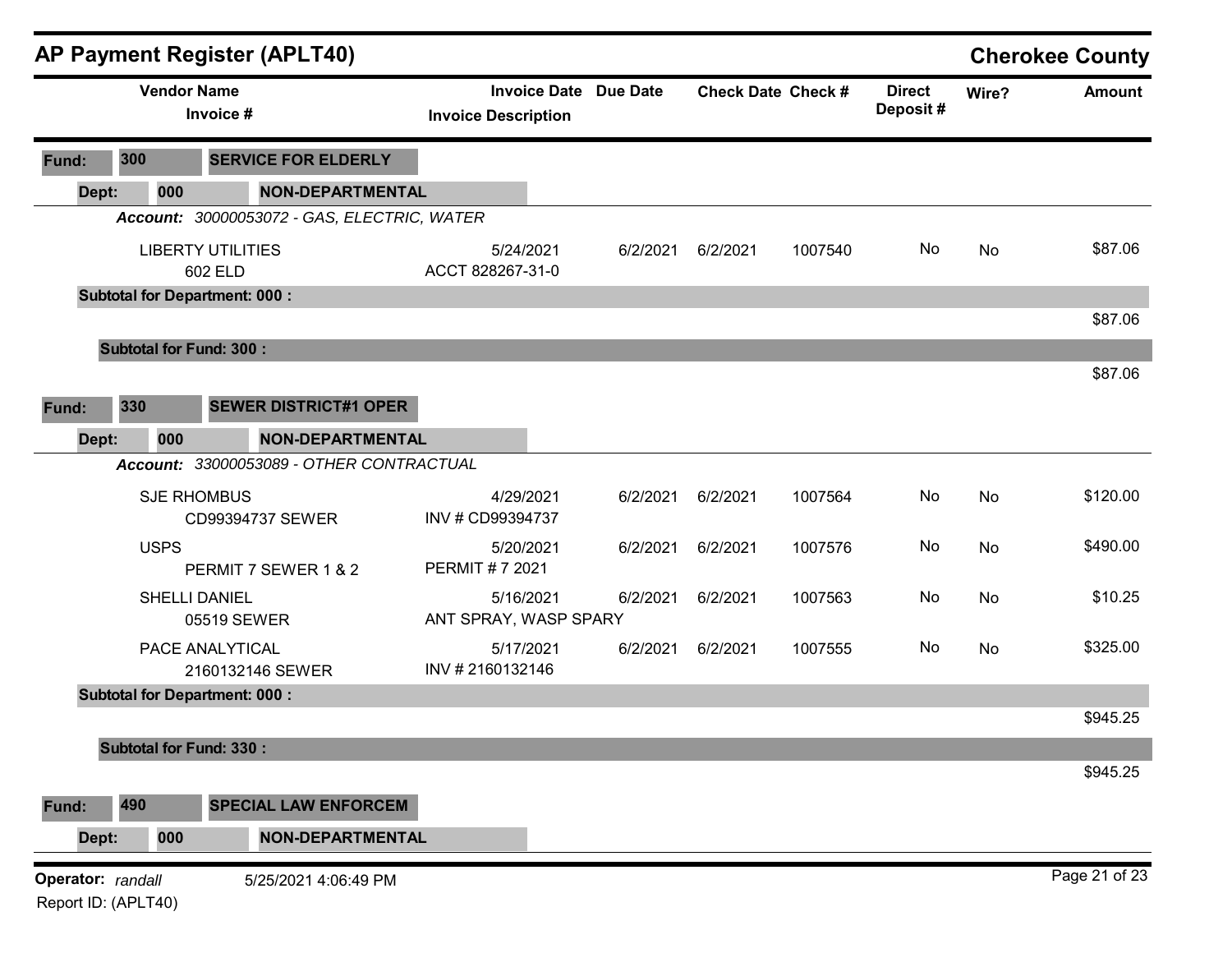| <b>AP Payment Register (APLT40)</b>    |                                                     |          |          |                           |                                   |       | <b>Cherokee County</b> |
|----------------------------------------|-----------------------------------------------------|----------|----------|---------------------------|-----------------------------------|-------|------------------------|
| <b>Vendor Name</b><br>Invoice #        | Invoice Date Due Date<br><b>Invoice Description</b> |          |          | <b>Check Date Check #</b> | <b>Direct</b><br>Deposit#         | Wire? | <b>Amount</b>          |
| Account: 49000053300 - MISC PAID OUT   |                                                     |          |          |                           |                                   |       |                        |
| SOUTHERN UNIFORM & EQUIPMENT<br>117827 | 5/21/2021<br><b>INV 117827</b>                      | 6/2/2021 | 6/2/2021 | 1007565                   | No                                | No    | \$328.92               |
| SOUTHERN UNIFORM & EQUIPMENT<br>117829 | 5/21/2021<br><b>INV 117829</b>                      | 6/2/2021 | 6/2/2021 | 1007565                   | No                                | No    | \$107.98               |
| TBS ELECTRONICS, INC<br>00109946       | 5/21/2021<br>INV 00109946                           | 6/2/2021 | 6/2/2021 | 1007570                   | No                                | No    | \$649.00               |
| <b>Subtotal for Department: 000:</b>   |                                                     |          |          |                           |                                   |       |                        |
|                                        |                                                     |          |          |                           |                                   |       | \$1,085.90             |
| <b>Subtotal for Fund: 490:</b>         |                                                     |          |          |                           |                                   |       |                        |
|                                        |                                                     |          |          |                           |                                   |       | \$1,085.90             |
|                                        |                                                     |          |          |                           | Total for Bank 1 Account 1120298: |       | \$395,565.55           |
|                                        |                                                     |          |          | *****                     | <b>Total Invoices Paid:</b>       |       | \$395,565.55           |